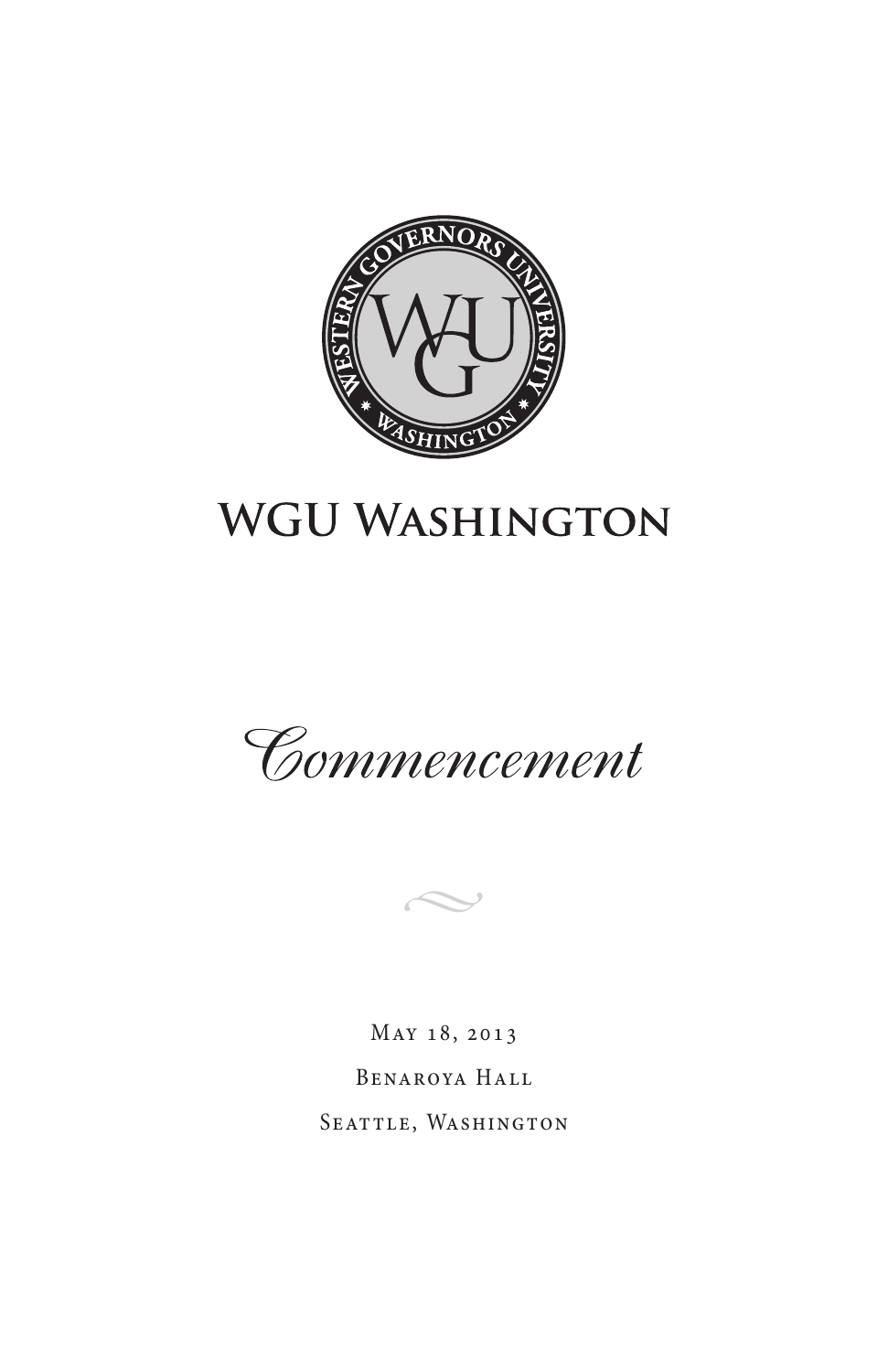*Member Governors*

#### *Alaska*

The Honorable Sean Parnell

*Arizona* The Honorable Jan Brewer

*California* The Honorable Jerry Brown

*Colorado* The Honorable John Hickenlooper

*Guam* The Honorable Eddie Baza Calvo

*Hawaii* The Honorable Neil Abercrombie

*Idaho* The Honorable C. L. "Butch" Otter

*Indiana* The Honorable Michael R. "Mike" Pence

*Montana* The Honorable Steve Bullock

*Nebraska* The Honorable David E. "Dave" Heineman *Nevada* The Honorable Brian Sandoval

*New Mexico* The Honorable Susana Martinez

*North Dakota* The Honorable John "Jack" Dalrymple

*Oklahoma* The Honorable Mary Fallin

*Oregon* The Honorable John Kitzhaber

*South Dakota* The Honorable Dennis Daugaard

*Texas* The Honorable J. Richard "Rick" Perry

*Utah* The Honorable Gary R. Herbert

*Washington* The Honorable Jay R. Inslee

*Wyoming* The Honorable Matt Mead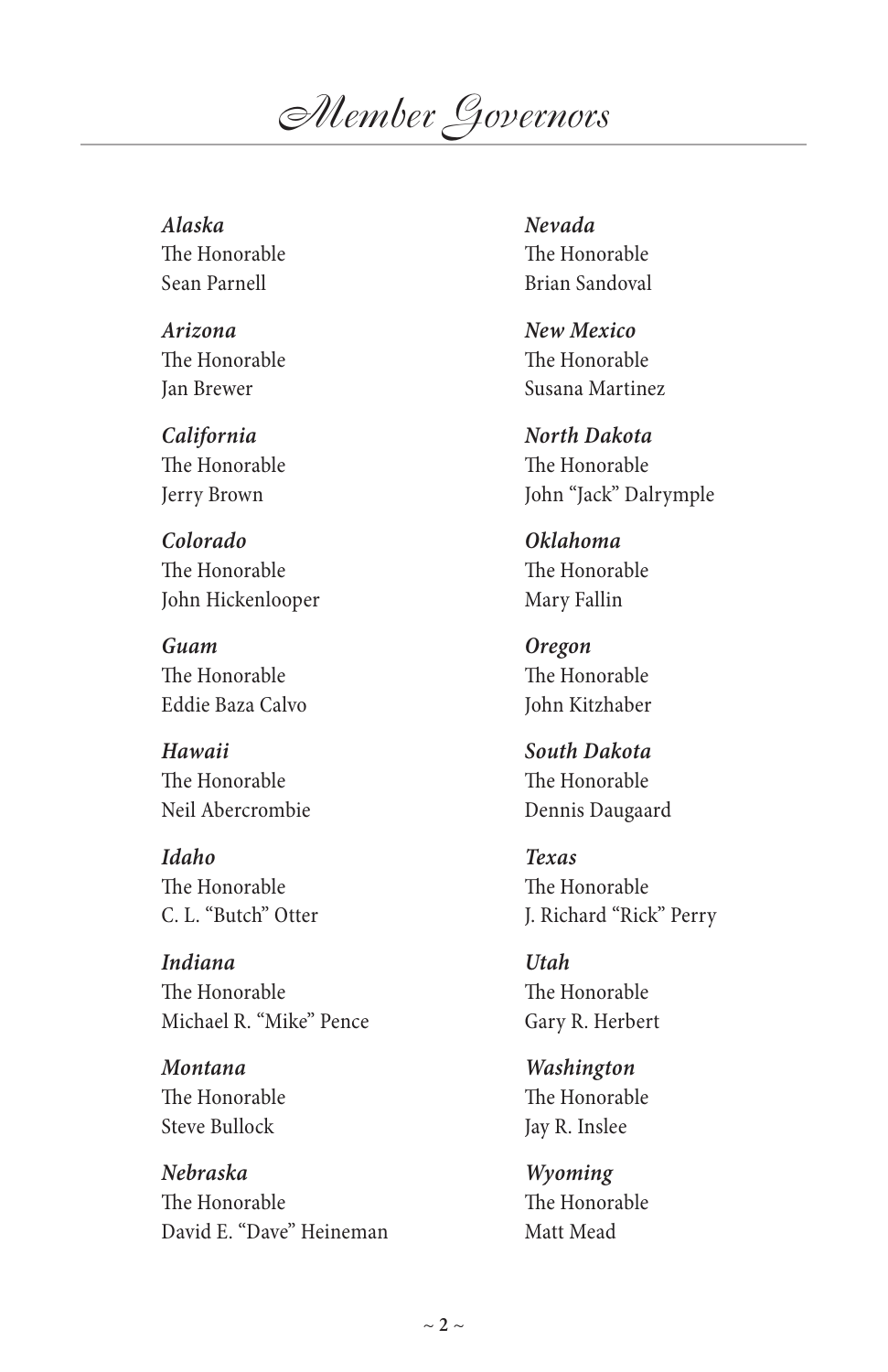

*Board of Trustees*

CHAIRMAN

#### **The Honorable Jim Geringer**

*Director, Policy & Public Sector, ESRI Governor of Wyoming, 1995-2003*

**Frank D. Alvarez** *Former President & CEO The Hispanic Scholarship Fund*

**Dr. Therese "Terry" Crane** *President Crane Associates*

**Dr. Emily S. DeRocco** *Principal E3 Engage Educate Employ*

**Robert E. Evanson** *Former President McGraw-Hill Education*

**The Honorable John Hickenlooper** *Governor of Colorado*

**Tammy Johns** *Chief Executive Officer Strategy & Talent*

**Dr. Robert W. Mendenhall** *President Western Governors University*

**Lenny Mendonca** *Director and Senior Partner McKinsey & Company*

**David Simmons** *President Simmons Media Group*

**Dr. Samuel H. Smith** *President Emeritus Washington State University*

**Dr. Blenda Wilson** *Former President California State University, Northridge*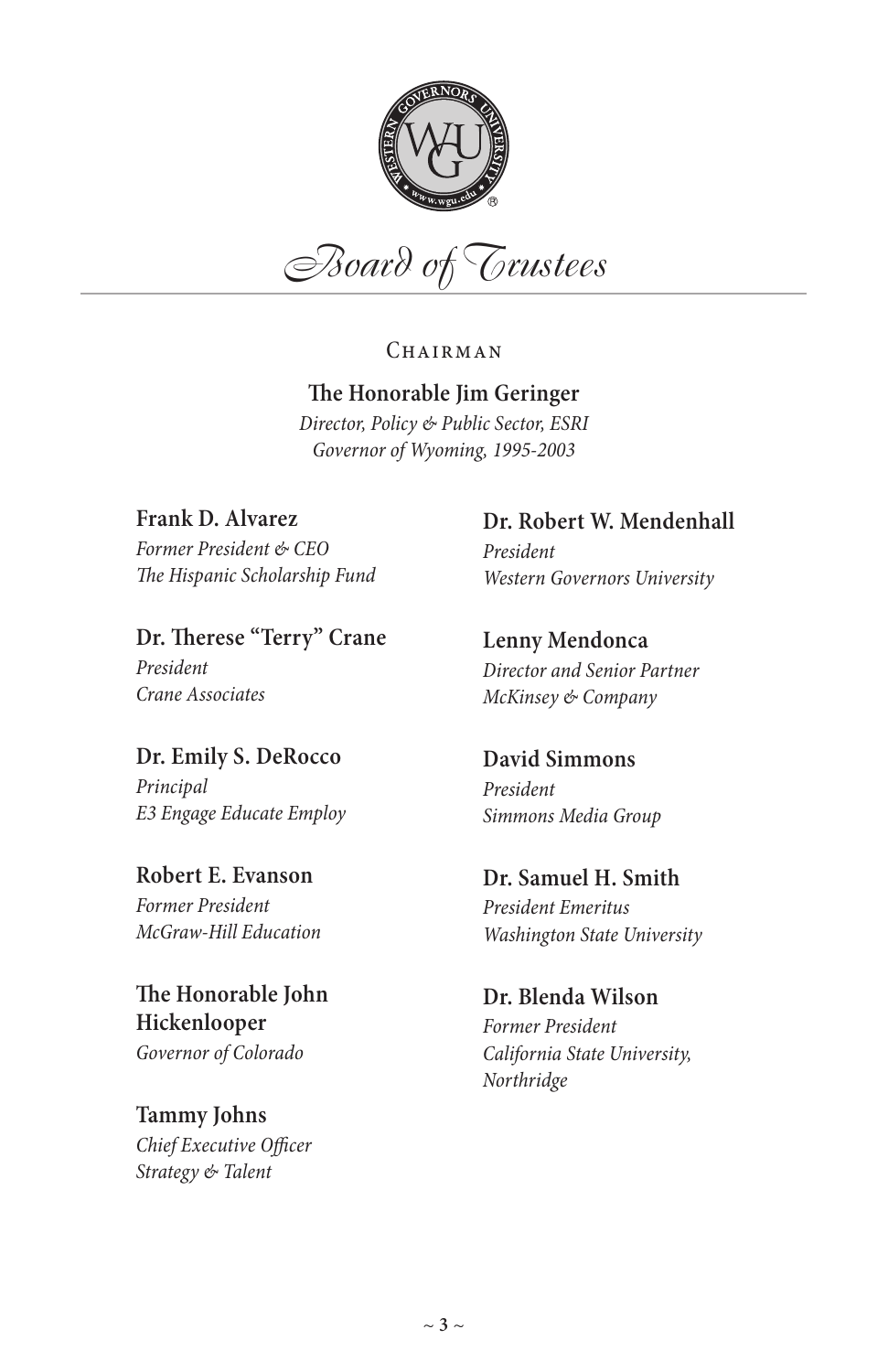# *Commencement Speaker*



## **The Honorable**  CYRUS HABIB

*Washington State Representative Associate, Perkins Coie Distinguished Lawmaker in Residence, Seattle University*

Cyrus represents the 48th Legislative District, which includes parts of Redmond, Kirkland, and Bellevue and all of Clyde Hill, Hunts Point, Yarrow Point and Medina. He was first elected to the House in 2012, and serves as Vice Chair of the Committee on Technology and Economic Development.

Cyrus grew up in Bellevue and attended Bellevue public schools. At age 8, he lost his eyesight to cancer, but he went on to college at Columbia, to Oxford as a Rhodes Scholar and to Yale Law School, where he was editor of the law review. He currently practices law with the Seattle firm of Perkins Coie, specializing in meeting the legal needs of high-tech start-ups.

Cyrus has served on the Bellevue Human Services Commission and on the King County Civil Rights Commission. An advocate for the disabled, he has testified before Congress on the need to redesign paper currency to enable the visually impaired to distinguish among different denominations. He is a trustee of the Bellevue College Foundation, which raises money for scholarships for students with financial need, and a member of the board of the Bellevue Downtown Association.

In 2013, Cyrus was named Distinguished Lawmaker in Residence at the Seattle University School of Law, where he will teach courses on legislation and intellectual property.

Cyrus lives in Kirkland. He enjoys spending time with his family, visiting the region's varied restaurants and playing jazz piano.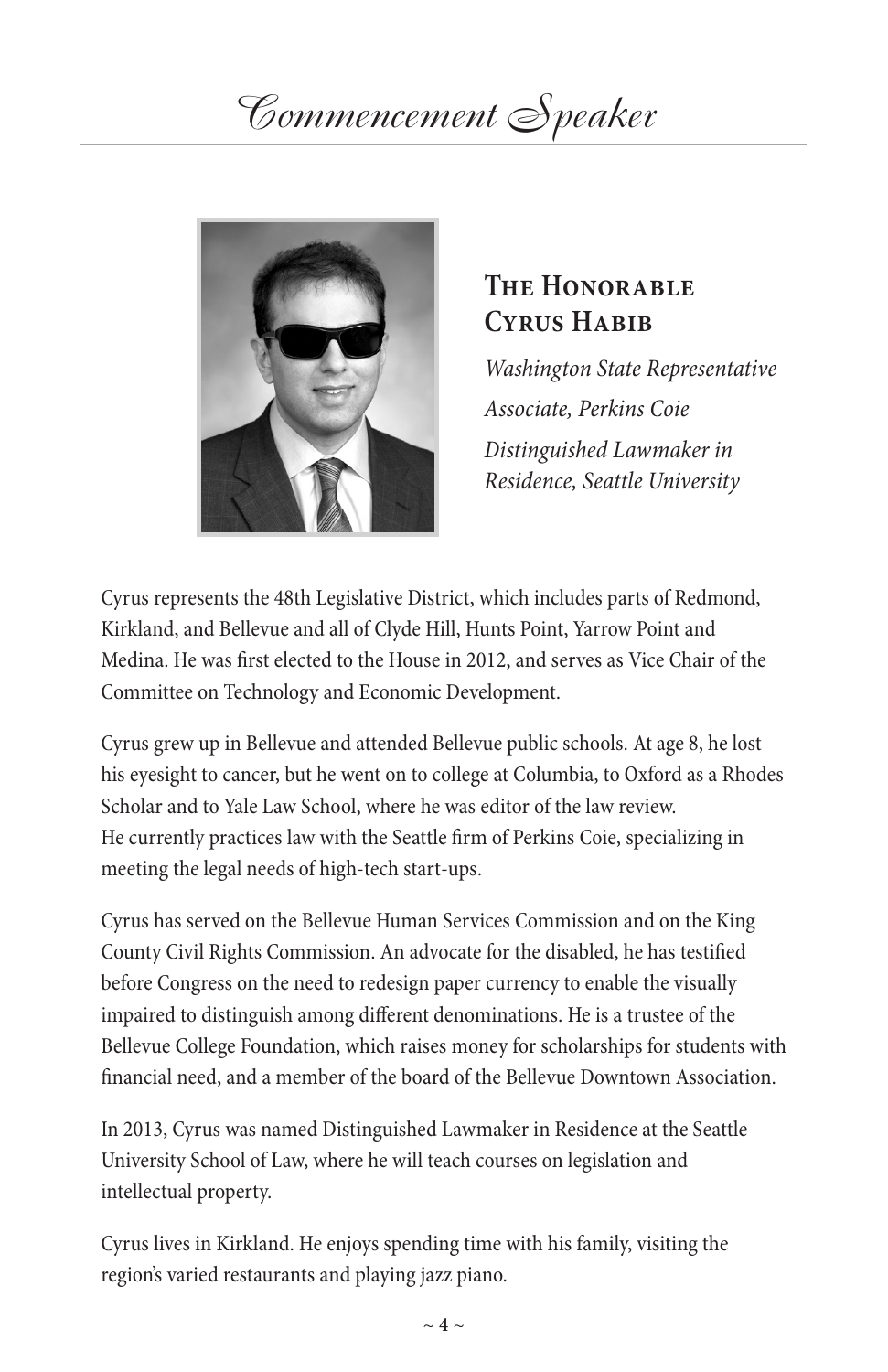## COMMENCEMENT PROGRAM

#### **Processional**

#### **National Anthem**

*Valerie Lopez Bellevue College Vocal Jazz Ensemble*

#### **Welcome & Opening Remarks**

*Jean Floten Chancellor*

#### **Commencement Address**

*The Honorable Cyrus Habib Washington State Representative Associate, Perkins Coie*

#### **Graduate Speakers**

*Cathy Johnson, Newport, WA BA, Special Education*

*Julius Giron, Auburn, WA BS, Business Management*

*Connie Summers, Bothell, WA BS, Human Resource Management*

#### **Conferral of Degrees**

*Jean Floten Chancellor*

#### **Closing Remarks**

*Dr. Robert W. Mendenhall President*

#### **Closing Tribute**

*"Summertime" from Porgy and Bess performed by The Honorable Cyrus Habib*

#### **Recessional**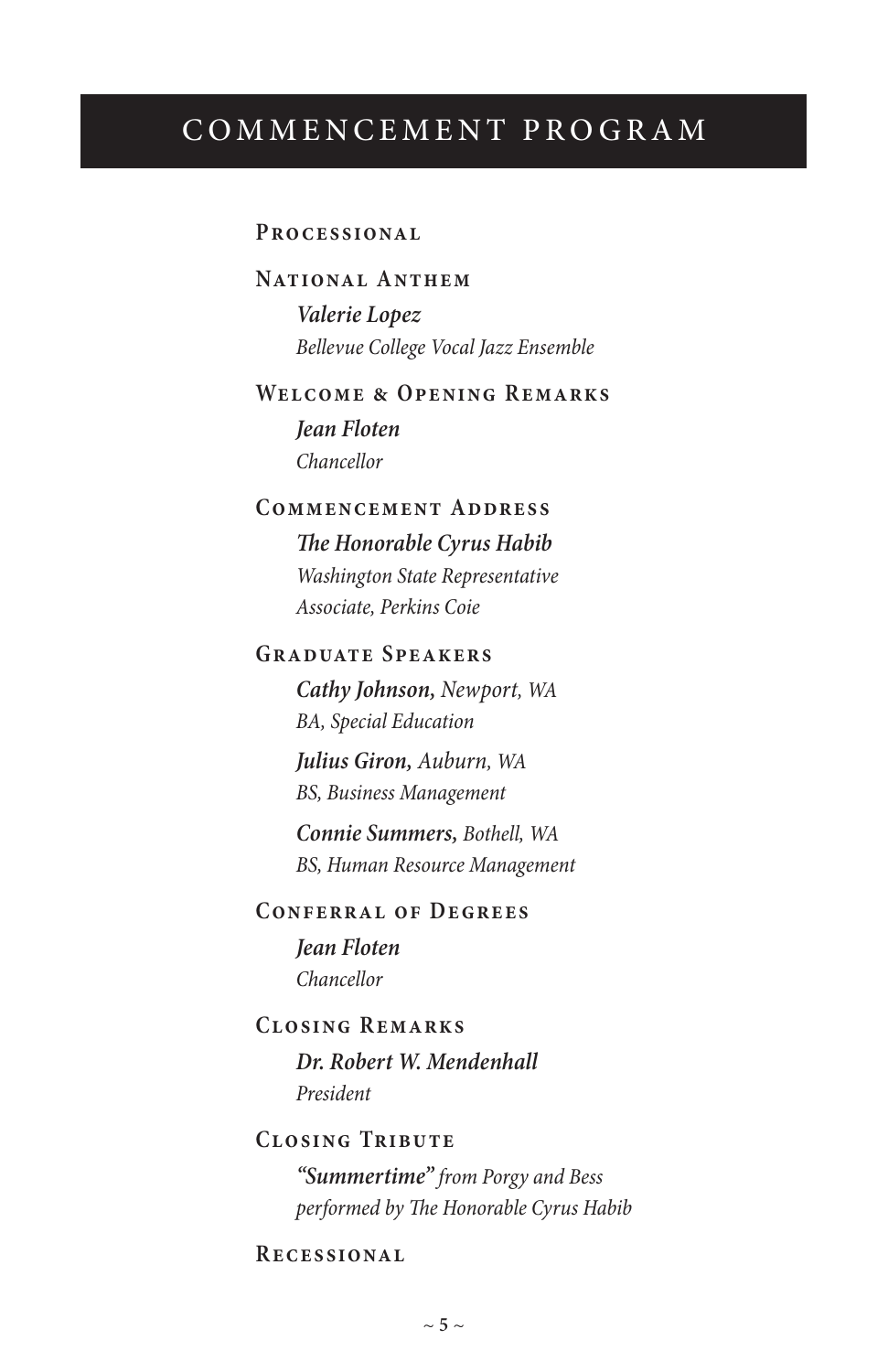# GRADUATE DEGREES

## Teachers College

*Master of Arts*

#### **Educational Studies**

### **Nancy Rehberg**

*Monroe, WA*

#### **English Language Learning**

**Shawna Foote** *Darrington, WA* **Kimberly Green** *Chelan, WA*

#### **Mathematics Education**

**Jeffrey Boyden** *Arlington, WA*

**Amanda Brandt** *Everett, WA*

**Tracy Crosbie** *Stanwood, WA*

**Rebecca DeBoer** *Yakima, WA*

**Bianca Freire** *Vancouver, WA*

**Nona Goodwin** *Monroe, WA*

**Laycie Haupt** *Bellevue, WA* 

**Gregory Howard** *Walla Walla, WA*

**Brian Klos** *Kennewick, WA* **Terrie McCormick** *Spokane, WA*

> **John Nicholas** *Hoquiam, WA*

**Michael Robinett** *Kent, WA*

**Galen Seaman** *Olympia, WA*

**Rinku Singh** *Everett, WA*

**Deidre Snell** *Ellensburg, WA*

**Victoria Toler** *Seattle, WA*

**Erin Vroman** *Olympia, WA*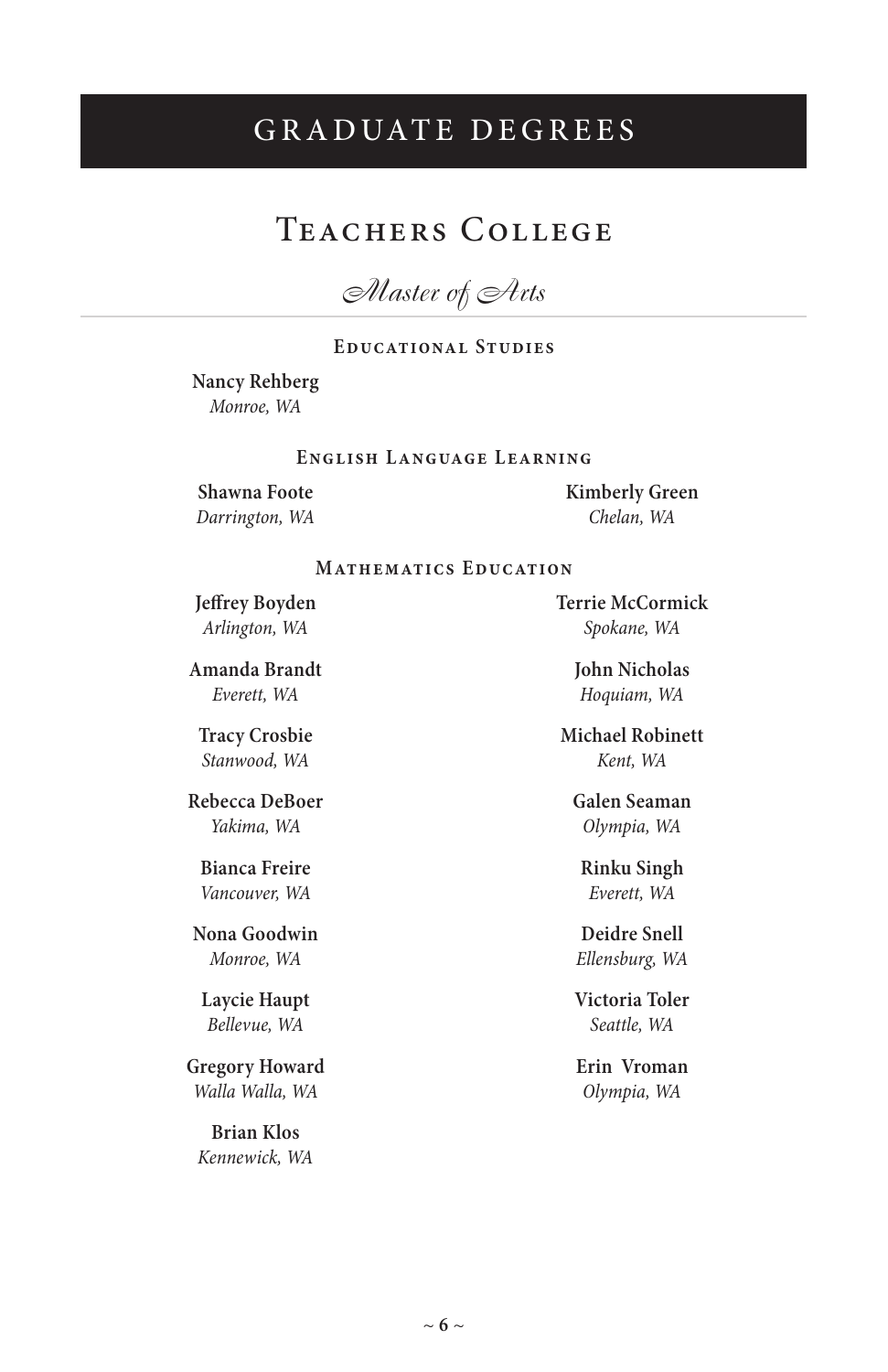#### **Science Education**

**Bryan Byrne** *Bellevue, WA*

**David DiPrete** *Port Ludlow, WA*

**Brandi Hageman** *Montesano, WA*

**Kimberly Halsey** *Puyallup, WA*

**Joshua Kramer** *Yakima, WA*

**Jamey Lamberson** *Kennewick, WA*

**Lauren Marantz** *Bellevue, WA*

**Joanna Marlow** *Enumclaw, WA*

**Sarah Mourer** *Vancouver, WA*

**Jeremy Ring** *Olympia, WA*

**Paige Palmer** *Bainbridge Island, WA* **Bridget Slaven** *Everett, WA* **Stephanie Stubson** *Bothell, WA* **Erin Tidwell** *Redmond, WA*

*Master of Arts in Teaching*

#### **Elementary Education**

**Erin Gann** *Tacoma, WA*

**Laura Marick** *Renton, WA*

**Rachel Martin** *Woodinville, WA*

**Autumn McClellan** *Arlington, WA*

> **Amanda Noll** *Spanaway, WA*

#### **Mathematics Education**

**Patricia Cantu** *Mount Vernon, WA*

**Eleanor Cozart** *Milton, WA*

**John Hunt** *Kent, WA*

**Andrea Jacobson** *Puyallup, WA*

#### **Science Education**

**Davida Blanton** *Vancouver, WA*

**Hanna Burleson** *Longview, WA*

> **Jack Chilla** *Raymond, WA*

**Matthew Czajka** *Renton, WA*

**Monica Lewis** *Rochester, WA*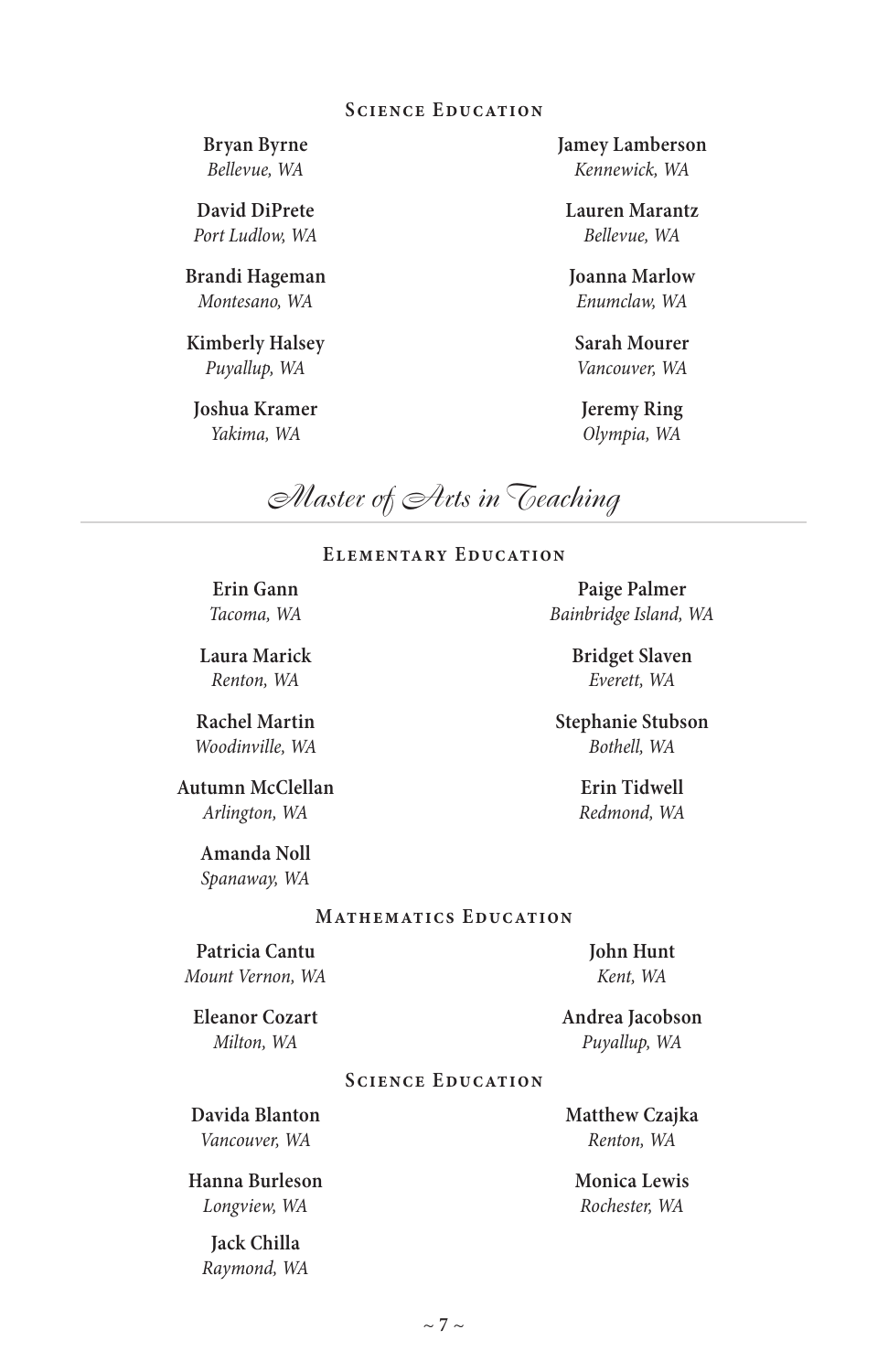#### **Social Science Education**

**Christa Bouchie \*** *Shelton, WA*

**Mindy Kelly** *Winlock, WA*

#### **Michael Hodapp** *Seattle, WA*

*Master of Education*

#### **Instructional Design**

**Rebecca Corbett** *Silverdale, WA*

> **Holly Craig** *Fife, WA*

**Emily Garrison** *Tumwater, WA*

**Michael Jones Jr.** *Snohomish, WA*

**Anna Knuth** *Maple Valley, WA* **Lisa Malewiski** *Bothell, WA*

**Heather May** *Kirkland, WA*

**Micaela Palsson \*** *Renton, WA*

**Dirk Vander Hulst** *Tacoma, WA*

**Jennifer Verkuyl** *Tacoma, WA*

#### **Learning and Technology**

**Jessica Crowther** *Tukwila, WA*

**Flora Del Angel** *Bellevue, WA*

**Wendy Harrison** *North Bend, WA*

**Steven Mcmannis** *Mead, WA*

> **Irene Smith** *Yakima, WA*

**Emily Turner** *Seattle, WA*

**Jorn Van De Weghe** *Port Hadlock, WA*

**Brandee Veitenheimer** *Kennewick, WA*

> **Karly Viereck** *Port Orchard, WA*

> > **Josh Zakar** *Republic, WA*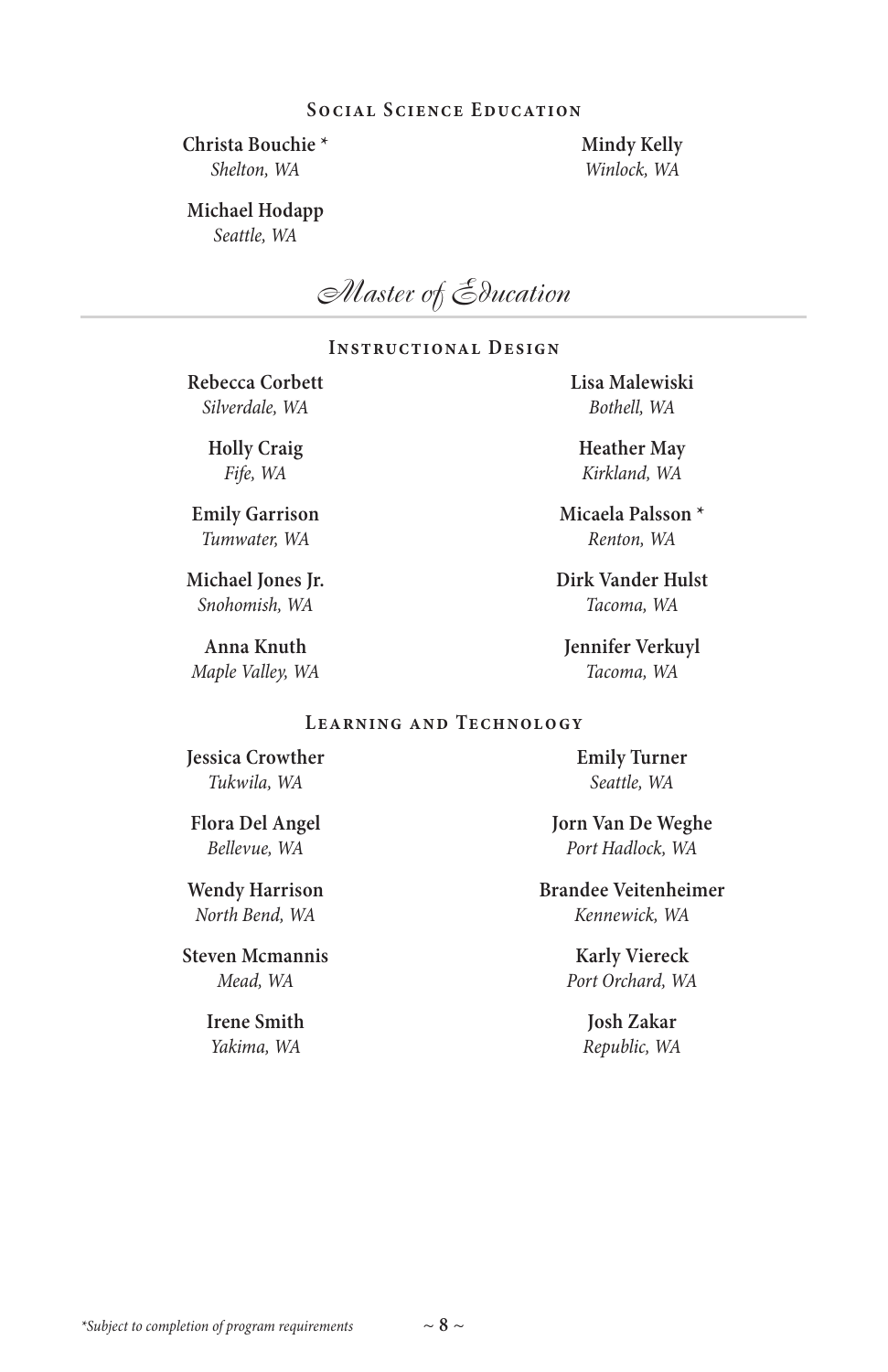#### **Curriculum and Instruction**

**Michelle Chalcraft** *Bonney Lake, WA*

> **Erin Conklin** *Ellensburg, WA*

**Elizabeth Grolbert** *Fircrest, WA*

> **Janet Harding** *McKenna, WA*

**Lyla Hippie** *Lake Stevens, WA*

**Elizabeth James** *Mercer Island, WA*

> **Sally Koenig** *Auburn, WA*

**Jessica Lockwood** *Kent, WA*

**Casceila Miller** *Ellensburg, WA*

**Hannah Nelsen** *Shelton, WA*

**Kristin Powell** *Puyallup, WA*

**Hortensia West** *Kingston, WA*

**Christina Zimmerman** *Rosburg, WA*

#### **Educational Leadership**

**Shannon Lockard** *Kennewick, WA*

**Darnella Rutherford** *Moses Lake, WA*

#### **Special Education**

**Sandra Allen** *Yakima, WA*

**Diane Bennett** *Naselle, WA*

**Ruth Daniels** *Lacey, WA*

**Michael Detering** *Manson, WA*

**Stacey Huntamer** *Selah, WA*

> **Mark Lee Jr.** *Spokane, WA*

**Jerrianne Mata** *Moses Lake, WA*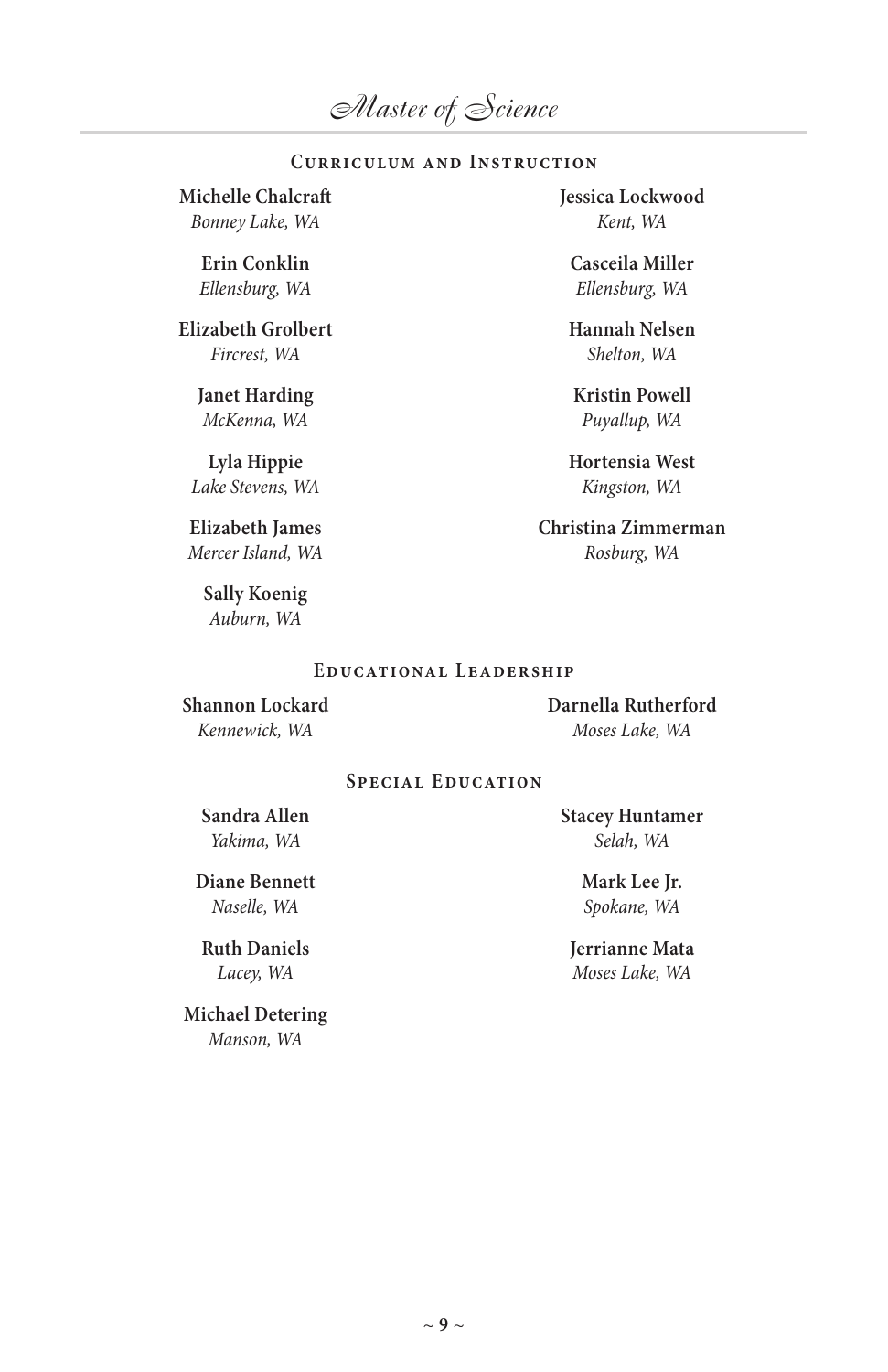# ENDORSEMENT<sup>&</sup> P O S T- B A C C A L AU R E AT E P R O G R A M S

*Endorsement Preparation Program* 

#### **Educational Leadership**

**Jennifer Hewitt** *Yelm, WA*

**Todd Moser** *Maple Valley, WA*

**Christopher McCrummen** *Tacoma, WA*

> **Nancy Morris** *Raymond, WA*

**Rosalyn O'Donnell** *Ellensburg, WA*

> **Sarah Sunday**  *Buckley, WA*

#### **English Language Learning**

**Lynda Holman** *Kent, WA*

*Post Baccalaureate Teacher Preparation Program*

#### **Elementary Education**

**Starla Franks** *Port Orchard, WA* **Shelly Rankin** *Eastsound, WA*

#### **Mathematics Education**

**Joel McMillan** *Hoquiam, WA*

#### **Science Education**

**Terrence Hollingsworth** *Pacific, WA*

**Louis Manko Levite** *Bellevue, WA*

#### **Social Science Education**

**Serra Benson** *Eastsound, WA* **Glenn Dickson** *Lake Tapps, WA*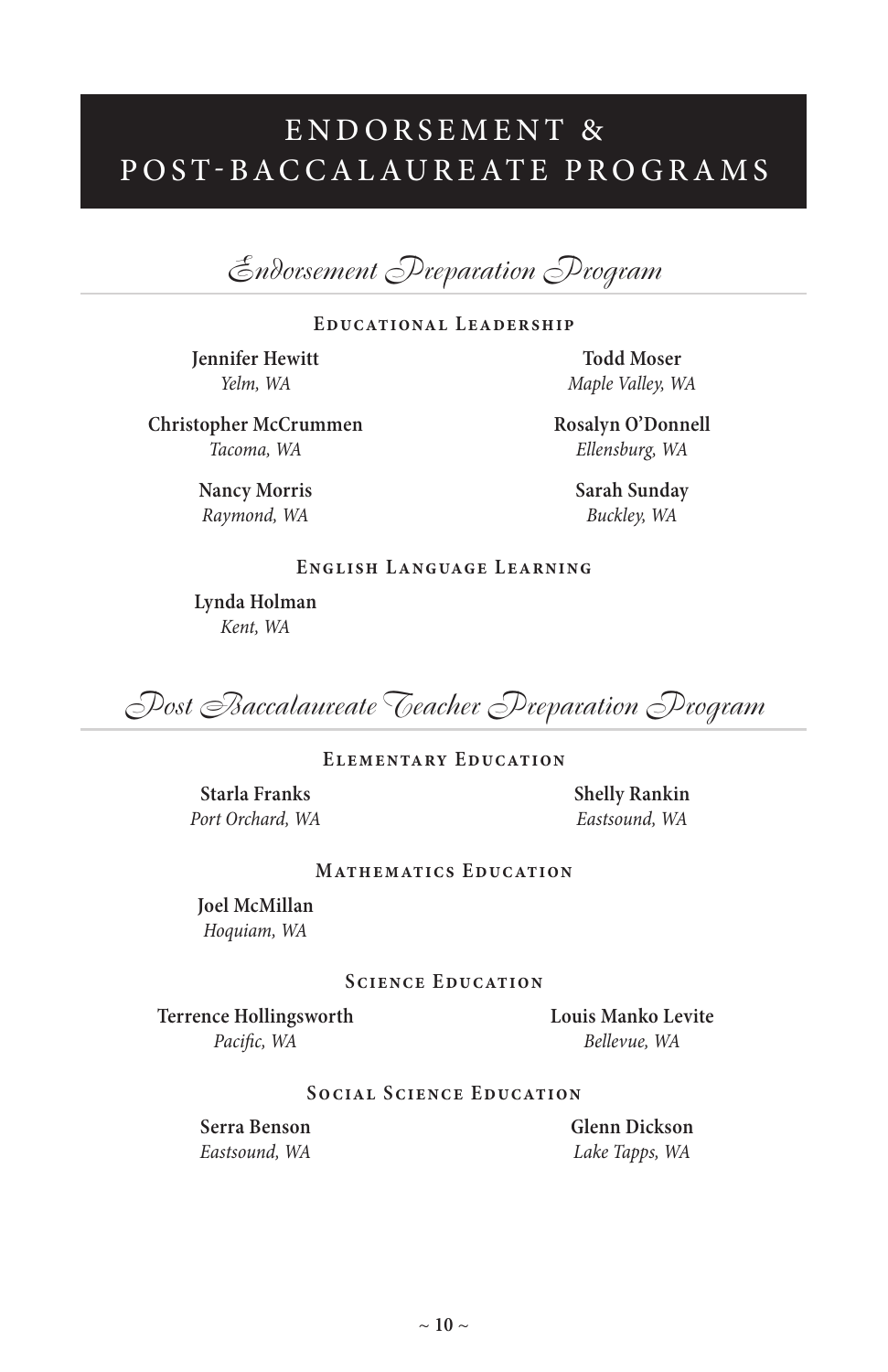# GRADUATE DEGREES

### College of Business

*Master of Business Administration*

**Amy Anderson** *Seattle, WA*

**Barbara Ashley** *Puyallup, WA*

> **John Daane** *Lacey, WA*

**Josh Gibson \*** *Monroe, WA*

**Daniel Glushko** *Bremerton, WA*

**BreAna Hansen** *Olympia, WA*

**Jeffrey Hansen** *Lacey, WA*

**Jessica Harley** *Mukilteo, WA*

**Jamika Hilliard** *Tacoma, WA*

**Lauren House** *Spokane Valley, WA*

> **Emily Hoyle \*** *Spanaway, WA*

**Jason Johnson \*** *Bellingham, WA*

**David Kenny** *Everett, WA*

**Kathleen Kamerrer** *Pullman, WA*

> **Robin Maher \*** *Seattle, WA*

**Sarah Mahugh** *Tumwater, WA*

**Jennifer McQuillan** *University Place, WA*

**Maribina Moore** *Bremerton, WA*

> **Tara Moses** *Spokane, WA*

**Khalil Nakano** *Ferndale, WA*

**Chelsey Neil** *Seattle, WA*

**Trudi Nichols** *University Place, WA*

**Kenneth Penrose** *Puyallup, WA*

**Sandra Possin** *Seattle, WA*

**Lisa Ross** *Vancouver, WA*

**Nicholas Sarpy** *Lake Stevens, WA*

**Miriam Simmel** *Seattle, WA*

**Richard Smith** *Spanaway, WA*

**James Tabacchi** *Bellingham, WA*

**Robert Taylor** *Ferndale, WA*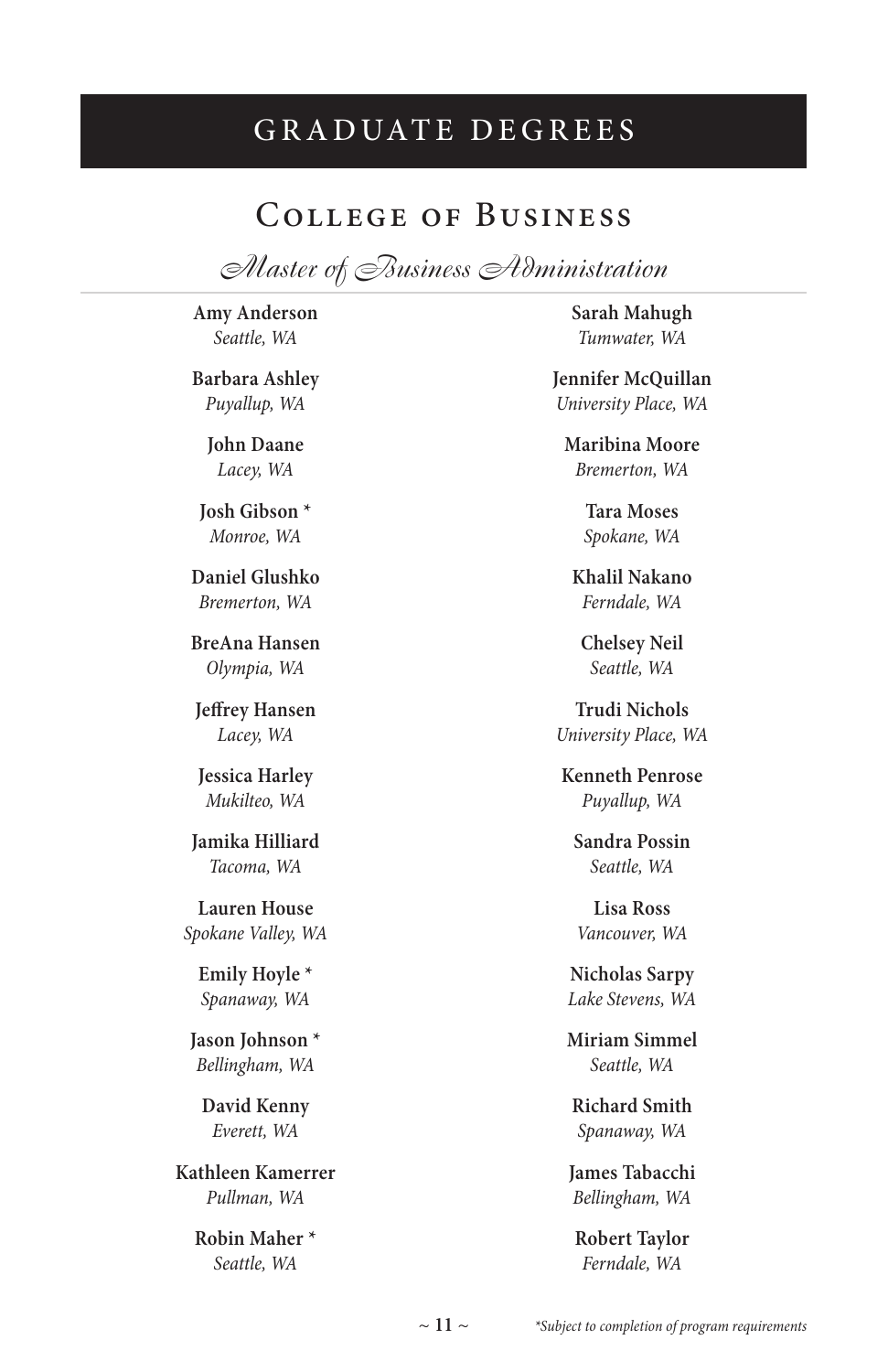**Jonathan Faulkenberry** *Seattle, WA*

*Seattle, WA*

**Heather Wood** *Everett, WA*

**Hillary Wootton** *Tukwila, WA*

#### **Information Technology Management**

**Robert Alvey** *Keyport, WA*

**Aroun Balakrishnan** *Bothell, WA*

**Elzbieta Traczyk** *Vancouver, WA* **Jamie Tyler** *Bremerton, WA* **Krystal Wagner** *Moses Lake, WA*

**Ian Burkheimer** *Federal Way, WA*

> **Jeff Daniels** *Kenmore, WA*

**Leighann Faulkenberry**

**Rebecca Gehret** *Spokane, WA*

**Christina Houghton** *Edmonds, WA*

> **Martin Ievers** *Puyallup, WA*

**Renee Isbell** *Bellevue, WA*

**Donald LePage Jr.** *Spanaway, WA*

> **Myrna Pair** *Edmonds, WA*

# College of Health Professions

*Master of Business Administration*

#### **Healthcare Management**

**Ghezahegn Abebe** *Shoreline, WA*

**Debbie Ahl** *Bellingham, WA*

**Deborah Cutchin** *Seattle, WA*

> **Emily Duvall** *Richland, WA*

**Darrin Faulk**  *West Richland, WA* **Kimberly Freel** *Okanogan, WA*

**Brady Fulks** *Kent, WA*

**Teresa Hansen** *Des Moines, WA*

> **Roger Japp** *Seattle, WA*

**Barbara Jensen** *Mount Vernon, WA*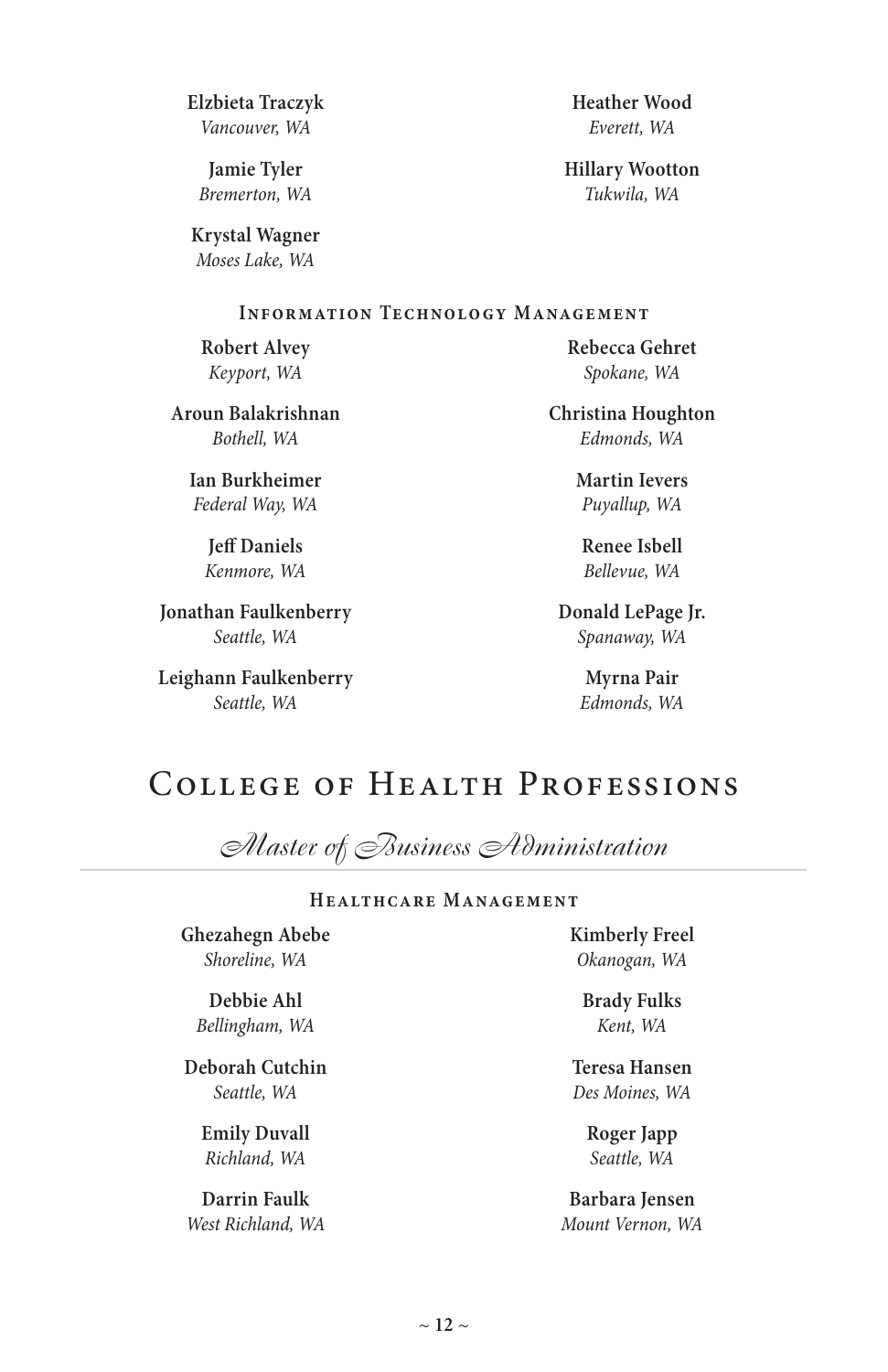**Jeannine Lyon** *Bellingham, WA*

**Elizabeth Means** *Kirkland, WA*

**Amanda Mouracade** *Tacoma, WA*

> **Sarah Nosler** *Vancouver, WA*

**Jenae Skaugstad** *Vancouver, WA*

**Susan Reynolds** *Tumwater, WA*

**Linda Schinman** *Mount Vernon, WA*

> **Carol Torpey** *Spokane, WA*

**Amy Ward** *Kennewick, WA*

*Master of Science*

#### **Nursing**

**Susan Brown** *Spanaway, WA*

**Sam Butikofer** *Seattle, WA*

**Thomas Carson** *Bellingham, WA*

> **Andy Case** *Seattle, WA*

**Bonne Childs** *Lynnwood, WA*

**Meredith Cotton** *Olympia, WA*

**Diane Delanoy** *Spokane, WA*

> **Niki Kirby** *Seattle, WA*

**Shirley Kopf-Klakken** *Seattle, WA*

> **Lora Kroon** *Bellingham, WA*

**Rebecca Lee** *DuPont, WA*

**Jennifer Mason** *Royal City, WA*

**Karla Mather** *Bainbridge Island, WA*

**Anne McGavran** *North Bend, WA*

**Stacey McInnis** *Bellingham, WA*

**Christie McMahill** *Spanaway, WA*

**Diane Pitchford** *Silverdale, WA*

**Bonnie Reitz** *Spokane Valley, WA*

**Angelina Stearns** *Arlington, WA*

**Peggy Steven** *Bellingham, WA*

**Titza Suvalcu** *Vancouver, WA*

**Rhena Valentine** *Spanaway, WA*

**Vicki Wagner** *Lake Tapps , WA*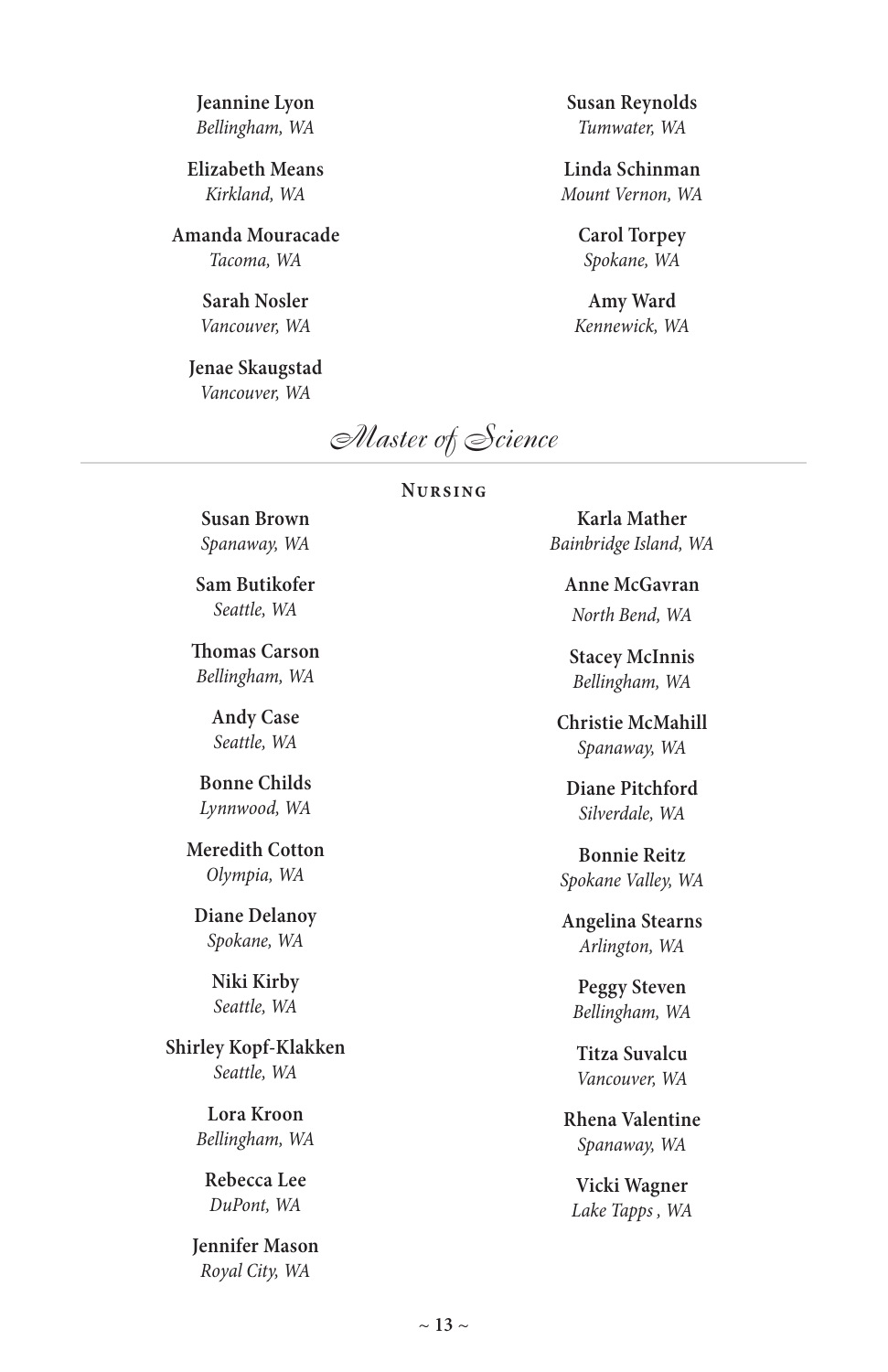# College of Information Technology

*Master of Science*

#### **Information Security and Assurance**

**Paul Cardelli** *Kennewick, WA*

**Richard Davidson** *Spanaway, WA*

**Michael Ehart** *University Place, WA*

> **Robert Ivie** *Spokane, WA*

**Steven Kalupson** *Mill Creek, WA*

**Sean Malone** *Lynnwood, WA*

**Peter Paul** *Eatonville, WA*

**Samuel Shelton** *Spanaway, WA*

**Ariel Silverstone** *Bellevue, WA*

**Bryan Stenson** *Tacoma, WA*

**Roy Thomas** *Lacey, WA*

**Carl Tyndall** *Lacey, WA*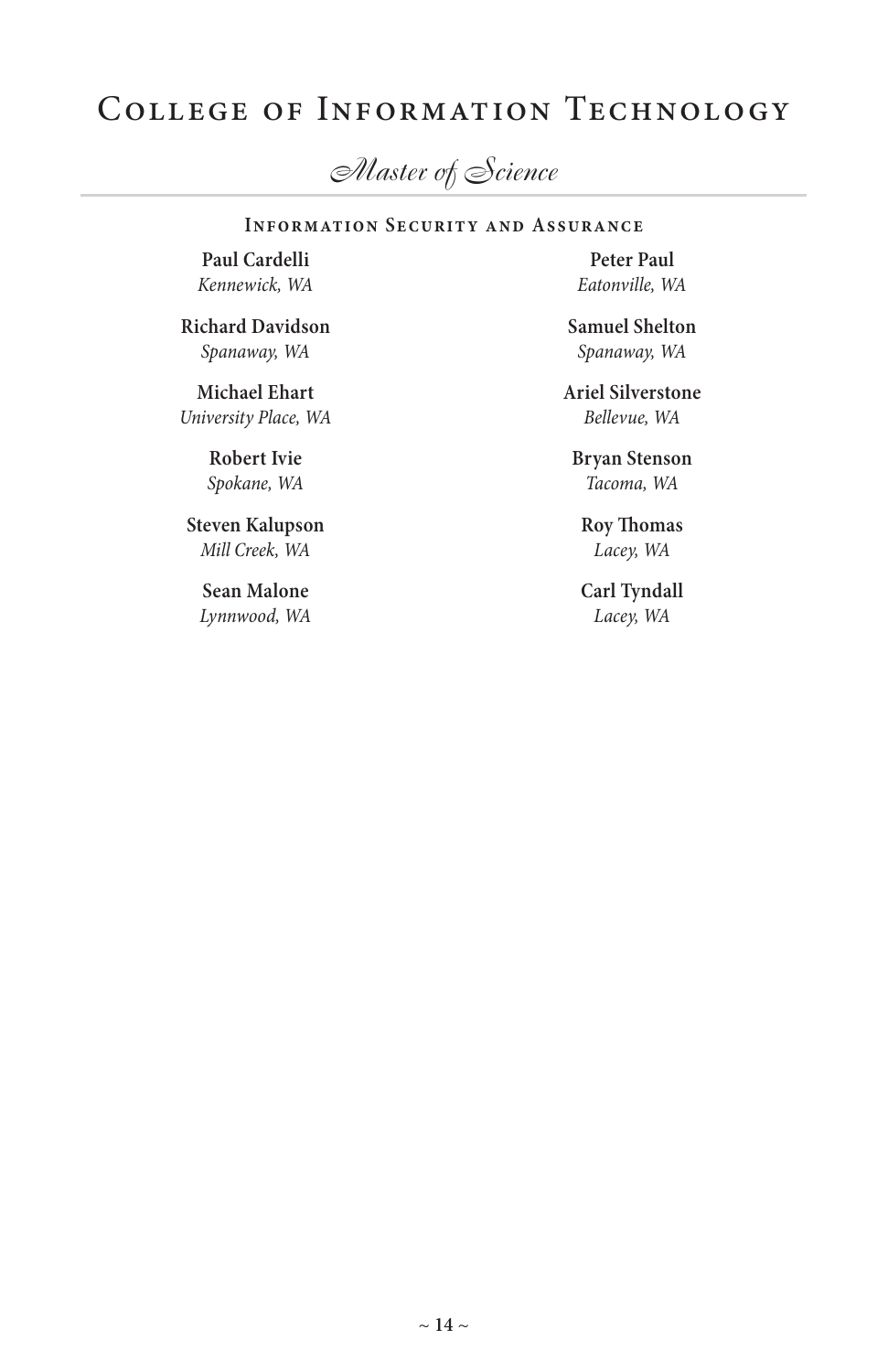## UNDERGRADUATE DEGREES

### Teachers College

*Bachelor of Arts*

#### **Early Childhood Education**

**Diana Cash** *Suquamish, WA*

#### **Educational Studies**

**Rebecca Fueston** *Puyallup, WA*

**Katherine Parkkonen** *Lake Stevens, WA*

> **Lisa Ward** *Port Orchard, WA*

**Kelley McDonald** *Quinault, WA*

**Lisa Oberstadt** *Bothell, WA*

#### **Interdisciplinary Studies**

**Sacheen Adams** *Roy, WA*

**Michelle Axelson** *Medical Lake, WA*

**Kylee Barnes** *Goldendale, WA*

**Lorena Barraza** *Pasco, WA*

**Tamara Bernstein** *Des Moines, WA*

**Elizabeth Bogh** *Puyallup, WA*

**Molly Carter** *Vancouver, WA*

**Elizabeth Corwine** *Colbert, WA*

> **Sheri Crippen** *Forks, WA*

**Karmee Crouse** *Vancouver, WA*

**Troy Dowdle** *Springdale, WA*

**Teena Edwards** *Pullman, WA*

**Kari Findley \*** *Malaga, WA*

**Melissa George** *Omak, WA*

**RexAnne Hennigs** *Okanogan, WA*

> **Janet Hughes** *Arlington, WA*

**Melissa Kruse** *Port Orchard, WA*

**Caroline Lefebvre** *Arlington, WA*

**Sulammita Levchenko** *Colville, WA*

> **Mary Lindsay** *Quincy, WA*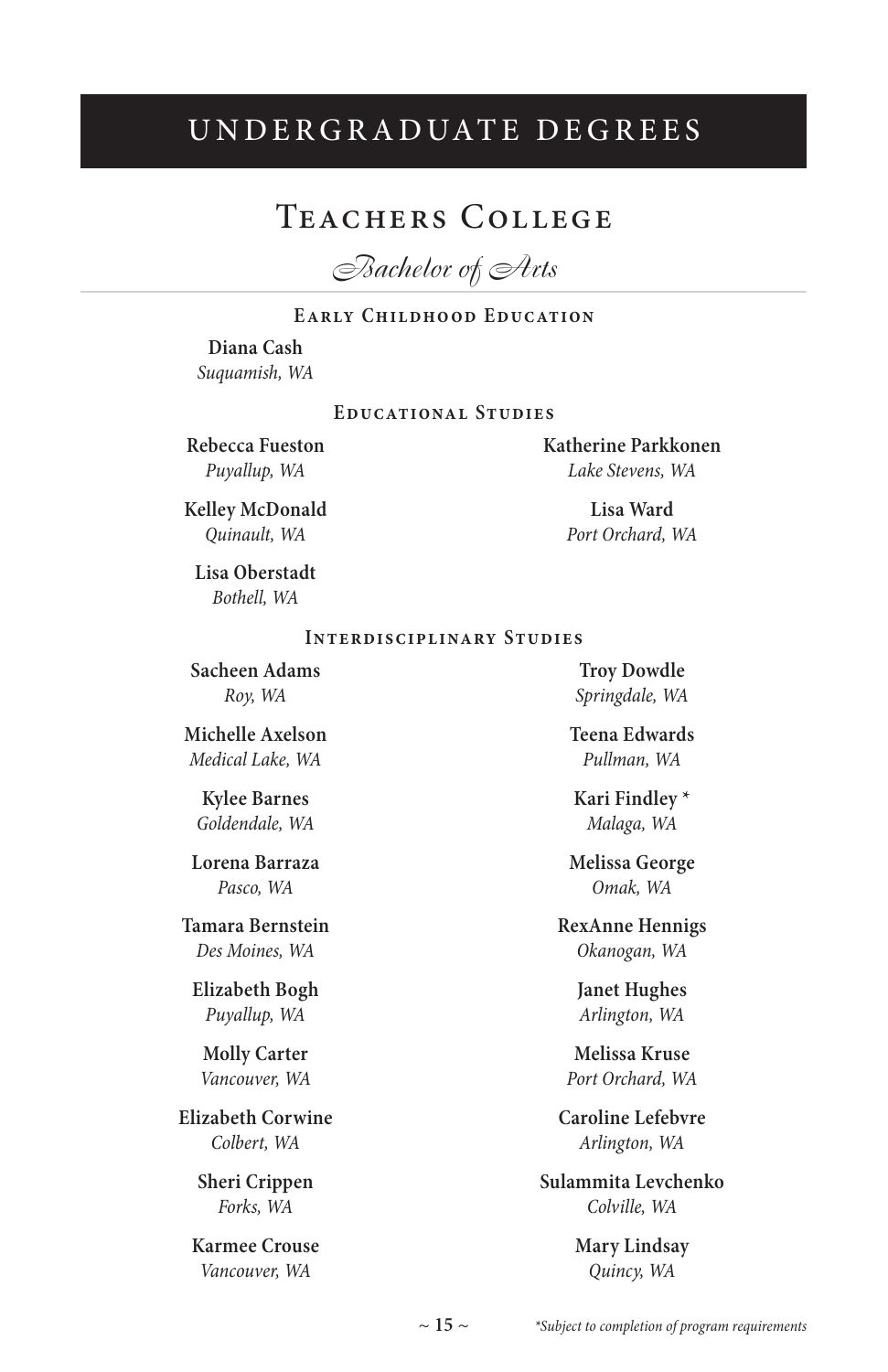*Kennewick, WA*

*\*Subject to completion of program requirements*

**Natasha Botkin**

*Tacoma, WA* **Stephanie Christensen**

*Gig Harbor, WA* **Jeff Niemi** *Hoquiam, WA*

**Frances Olivieri** *Spokane Valley, WA*

**Bryan MacKenzie** *Kelso, WA* **Albyn Matson** *Puyallup, WA* **Catherine Morgan** *Omak, WA* **Jennifer Nelson** *Bremerton, WA* **Iliana Nicholas**

**Genna Palmer** *Garfield, WA*

**Michelle Plumb** *Kelso, WA*

**Kaitlin Porter** *Walla Walla, WA*

#### **Debra Reyer** *Moses Lake, WA*

**David Richardson** *Seattle, WA*

**Peggy Russell \*** *Bonney Lake, WA*

**Christina Sanchez** *Mount Vernon, WA*

**Loraine Sanchez** *Lacey, WA*

> **Melissa Sloan** *Omak, WA*

**Cheryl Thomson** *Enumclaw, WA*

**Sarah VanderVort** *Anchorage, AK*

**Rebecca Wilson** *College Place, WA*

#### **Mathematics Education**

**William Bruce** *Port Orchard, WA*

**Mike Johnson** *Spokane Valley, WA*

**Aileen A. Panniker** *Federal Way, WA*

**Randi Decker** *Rochester, WA* **Erin Larson** *Federal Way, WA* **Joanna Marlow** *Enumclaw, WA*

#### **Science Education**

**Special Education**

**Jessica McBride** *Poulsbo, WA*

**Stephanie Swensen** *Puyallup, WA*

**Shanna Coleman** *Port Orchard, WA*

> **Barry Dehler** *Camas, WA*

#### $\sim$  16  $\sim$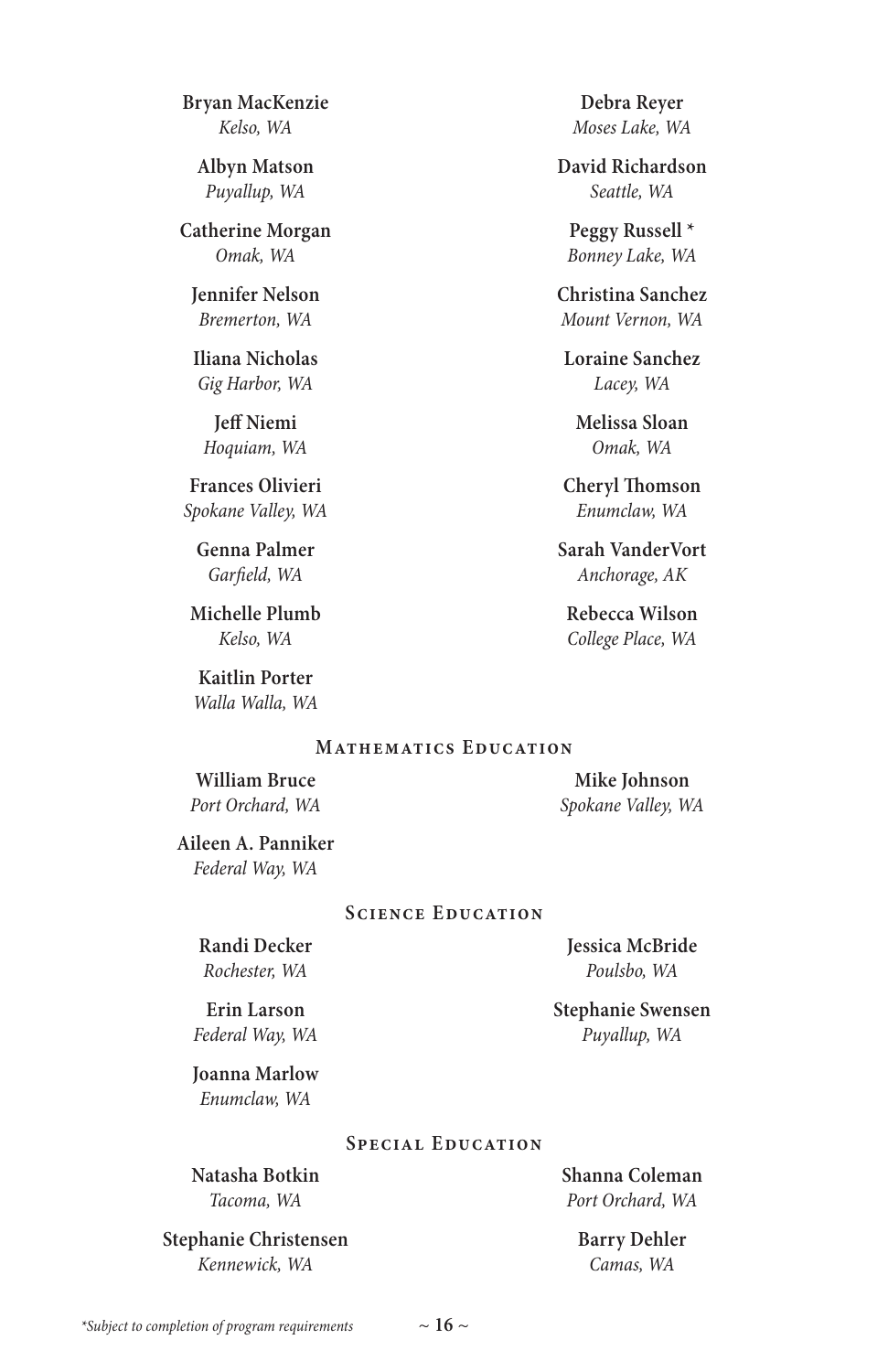**Valerie Erickson-Husemann** *Snoqualmie, WA*

> **Meghan Goodwin** *East Wenatchee, WA*

**Catherine Johnson** *Newport, WA*

**Tonia Kennedy** *Seattle, WA*

**Tanya Latham** *Spanaway, WA*

**Angela Mcintosh** *Vancouver, WA*

**Lisa Nguyen** *Oak Harbor, WA* **Lori Parker** *Graham, WA*

**Rose Peterson** *Port Orchard, WA*

> **Mindi Reitz** *Naselle, WA*

**Taira Rink** *Mountlake Terrace, WA*

> **Sandy Soeneke** *Neah Bay, WA*

**Suzan Waddington-Burr** *Lake Tapps, WA*

> **Sarah Willenburg** *Maple Valley, WA*

# College of Business

*Bachelor of Science*

#### **Accounting**

**Susan Boyd** *Wapato, WA*

**James Bryant** *Chehalis, WA*

**LaShauna Campbell** *Lacey, WA*

> **Eric Carlsen** *Edmonds, WA*

**Teresa Coleman** *Washougal, WA*

**Rachel Couture** *Belfair, WA*

**Dawn Coyne** *Ocean Shores, WA*

**Anthony Faraca** *Spokane Valley, WA*

> **Robin Gibbs** *McCleary, WA*

**Andrea Hahn** *Vancouver, WA*

**Michele Jaderlund** *Ephrata, WA*

**Thomas Jones Jr.** *Kirkland, WA*

**James Koenig** *Seattle, WA*

**Richard Melvin** *Buckley, WA*

**Elizabeth Nelson** *Redmond, WA*

**Heather Nighbor** *Gig Harbor, WA*

> **Gail Oehl** *Spokane, WA*

**Sherri Pierce** *Benton City, WA*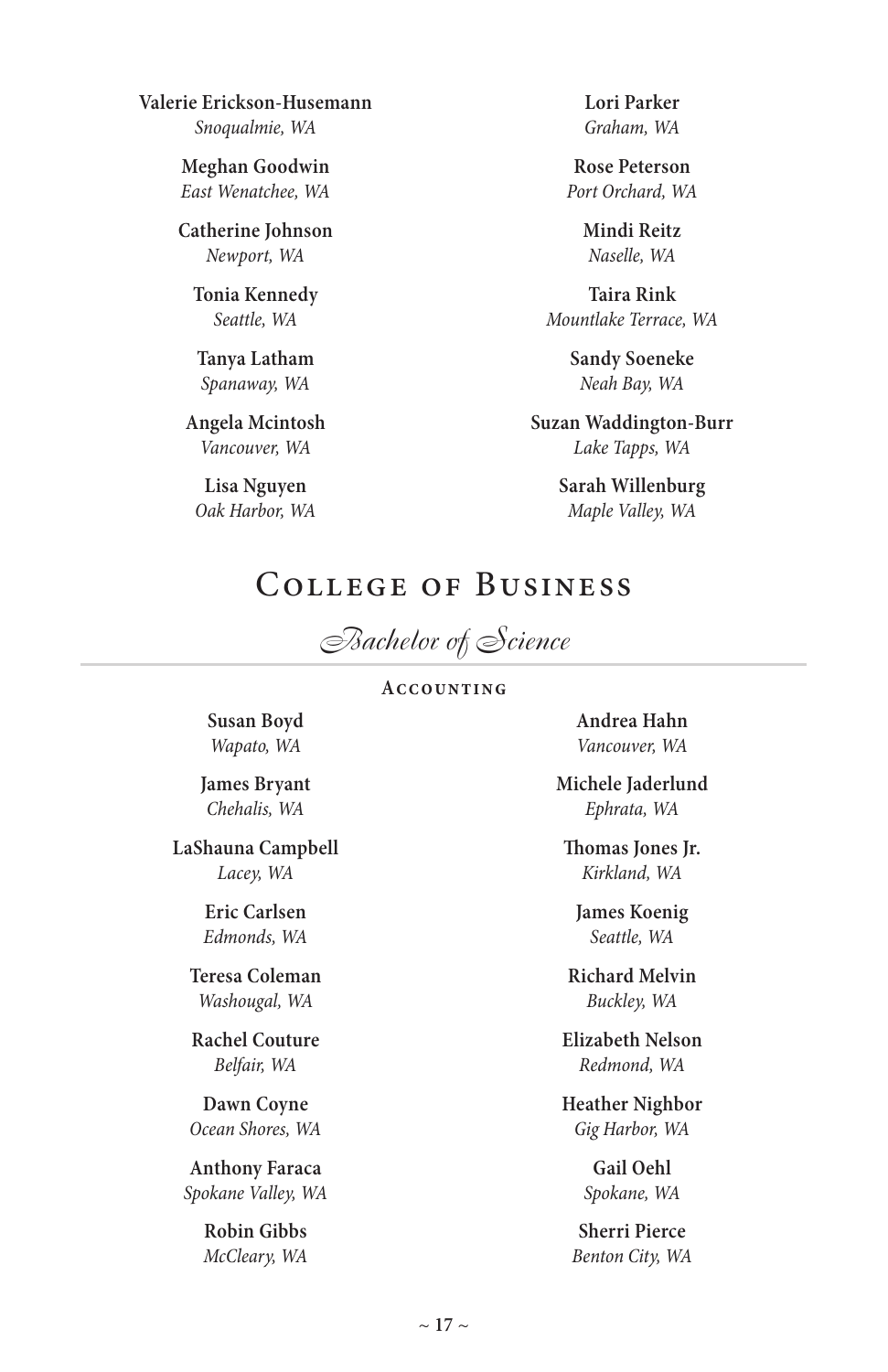**Corrina Pollock** *Spokane, WA*

**Sandra Possin** *Seattle, WA*

**Hawk Radosevich** *Lake Stevens, WA*

**Krista Richards** *Rochester, WA*

**Sarah Salter** *Bremerton, WA* **Andrea Silbernagel** *Ridgefield, WA*

**Michelle Simpson** *West Richland, WA*

**Benjamin Webb** *Lynnwood, WA*

**Sarah Weems** *Mount Vernon, WA*

**Teri Zimmerman-Reynolds** *Spokane, WA*

#### **Business Management**

**Kelly Allgier** *Lakewood, WA*

**Sean Allphin** *Gig Harbor, WA*

**Heather Atwood** *Tacoma, WA*

**Shannon Breivik** *Blaine, WA*

**Timothy Brockman** *Bellingham, WA*

**Barbara Buch** *Port Orchard, WA*

**Barrett Bullock** *Kingston, WA*

**Alexis Buschbach** *Kennewick, WA*

**Kristine Carmona** *La Center, WA*

> **Amy Caster** *Seattle, WA*

**Karen Charnes** *Tumwater, WA*

**Nicholas Ciolli** *Spokane Valley, WA*

**Amanda Crowley** *Liberty Lake, WA*

**Nicole Daane** *Port Orchard, WA*

**Deanna De Vries-Herlocher** *Vancouver, WA*

> **Bradley D'Emidio** *Renton, WA*

**Stephen Driggs** *Redmond, WA*

**Michael Floyd** *Tracyton, WA*

**Jason Fullner** *Renton, WA*

**Gerald Gename** *Orting, WA*

**Julius Giron** *Auburn, WA*

**Scott Goodman** *Seattle, WA*

**Gregory Gottier** *Bellingham, WA*

**Kevin Griffin** *Maple Valley, WA* 

**David Hall** *Vancouver, WA*

**Selena Hammel** *Lacey, WA*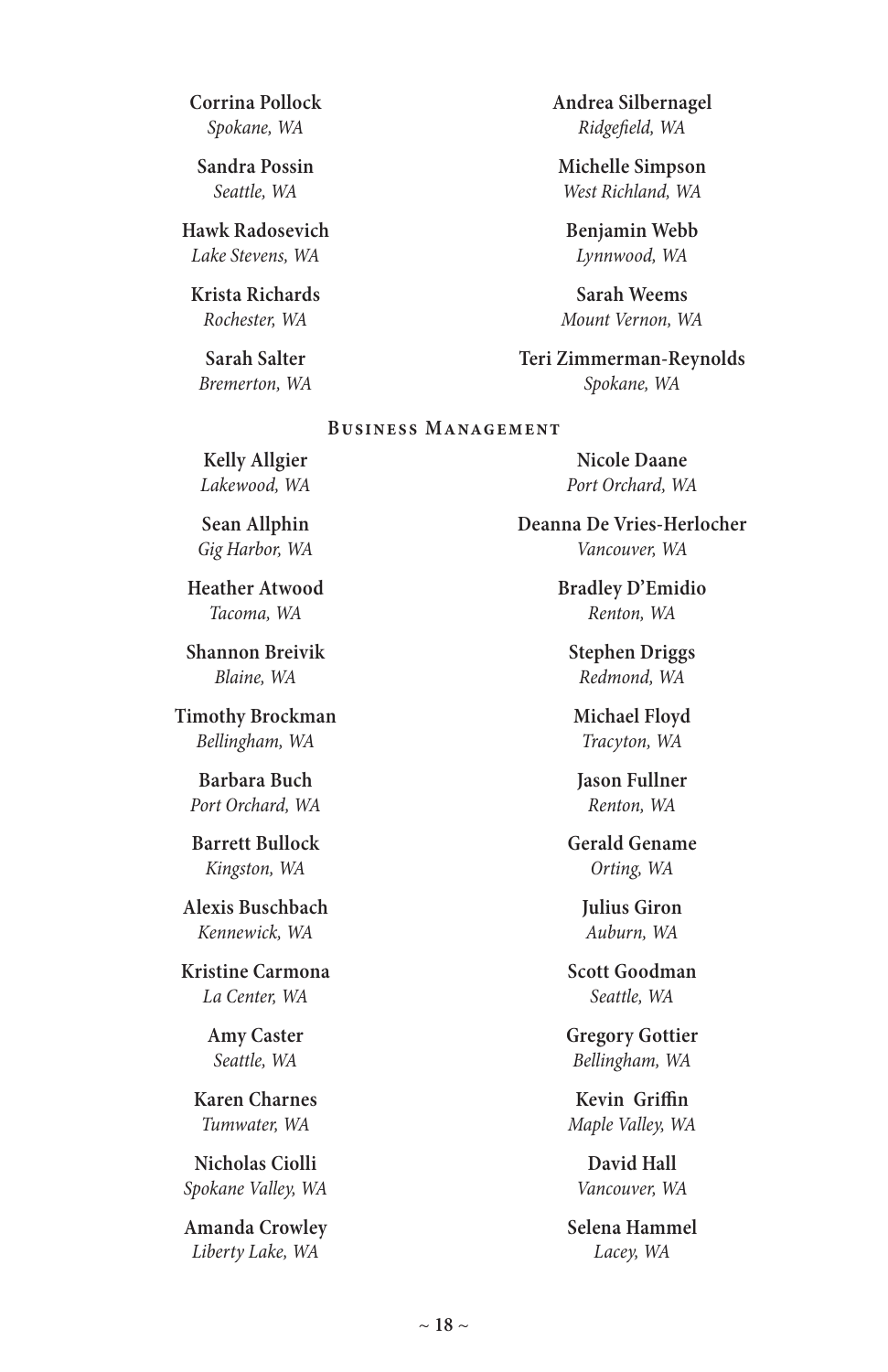**Joseph Harris** *Pasco, WA*

**Lori Hart** *Tumwater, WA*

**Christopher Hayes** *Issaquah, WA*

**Angela Haynes** *Everett, WA*

**Richard Heidt** *Rochester, NY*

**Joshua Hendershot** *Puyallup, WA*

**Abraham Hewitt** *Issaquah, WA*

> **Mary Hill** *Tacoma, WA*

**Eric Hopkins** *Hoquiam, WA*

**Gary Horsfall** *Seattle, WA*

**Neil Howard** *Granite Falls, WA*

**David Huss** *Bellingham, WA*

**Christopher Jacobson** *Mill Creek, WA*

> **Kimberly Jones** *Bothell, WA*

**Harpreet Kaur** *Renton, WA*

**Deborah Laley-Hogle** *Olympia, WA*

**Trevor Laugen** *University Place, WA*

> **Anna Mair** *Sequim, WA*

**Daniel Mann** *Spokane, WA*

**Samantha Martinez** *Tacoma, WA*

**Wesley Matlock** *Colville, WA*

**Maximillian Mayerhofer** *Spokane, WA*

> **De Ann McClung** *Shelton, WA*

**Brenda McLeod** *Rainier, WA*

**Johanna Millat** *Seattle, WA*

**Leesa Monroe** *University Place, WA*

**Vitali Morgachev** *Lynnwood, WA*

> **Kristin Nutt** *Puyallup, WA*

**Elizabeth Oliver** *Mountlake Terrace, WA*

> **Deborah Olson** *Renton, WA*

**Coriander Perez** *Zillah, WA*

> **Phi Pham** *Seattle, WA*

**Leigh Ramsey** *Blaine, WA*

**Clifford Rigsbee** *Richland, WA*

> **Janel Roper** *Rochester, WA*

**Barbara Rousseau-Osborn** *Shoreline, WA*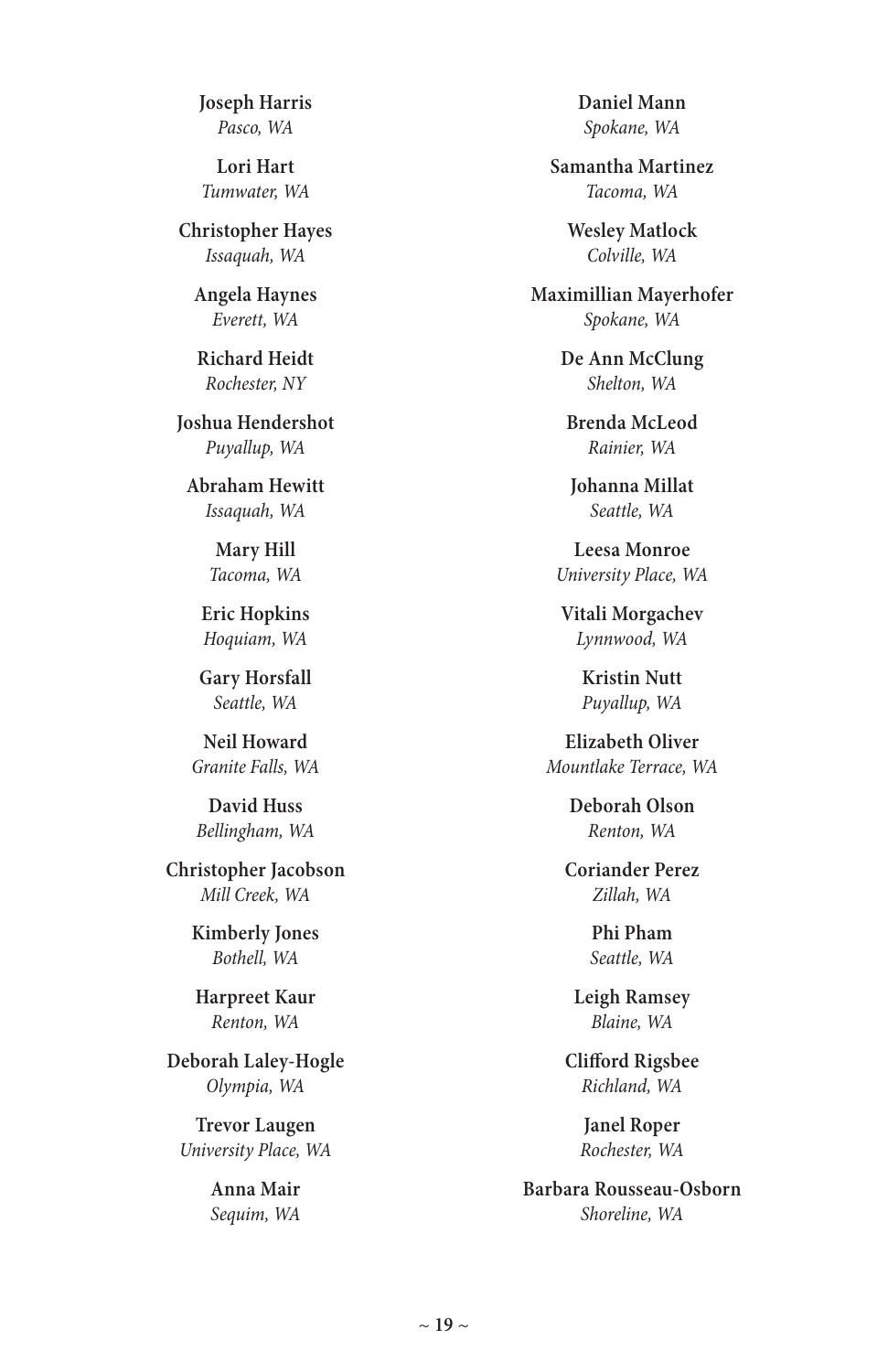**William Rowlett** *Vancouver, WA*

**Denise Sackner** *Everett, WA*

**Aimmee Seifert** *Poulsbo, WA*

**Heather Shaffer** *Woodland, WA*

**Shawna Smith** *Poulsbo, WA*

> **Tara Solis** *Renton, WA*

**Eric Speiser** *Maple Valley, WA*

**Cynthia Stevens** *Everett, WA*

**Richard Stigall** *Shelton, WA*

**Jennifer Thomas** *Auburn, WA*

**Luke Trapp** *Snohomish, WA*

**Mallery Turner** *Stanwood, WA*

**David Valli** *Vancouver, WA*

**DeAnn Wagoner** *Spokane, WA*

**Travis Warren** *Lake Stevens, WA*

> **Justin West** *Burien, WA*

**Dominic White** *Renton, WA*

**Zebulon Winzenried** *Edmonds, WA*

> **Timothy Zilar** *Kennewick, WA*

#### **Human Resource Management**

**James Bosch** *Vancouver, WA*

**Edward Brands** *Vancouver, WA*

**Rachel Bren**  *East Wenatchee, WA*

**Whitney Burt** *Oak Harbor, WA*

**Gillian Cocus** *Poulsbo, WA*

**Cynthia Higginbottom** *Puyallup, WA*

**Mounia Jaatar \*** *Snoqualmie, WA*

**Cacee' Lee** *Port Orchard, WA*

**Nancy LeMessurier** *Gig Harbor, WA*

> **Brian Mitchell** *South Colby, WA*

**Connie Summers** *Bothell, WA*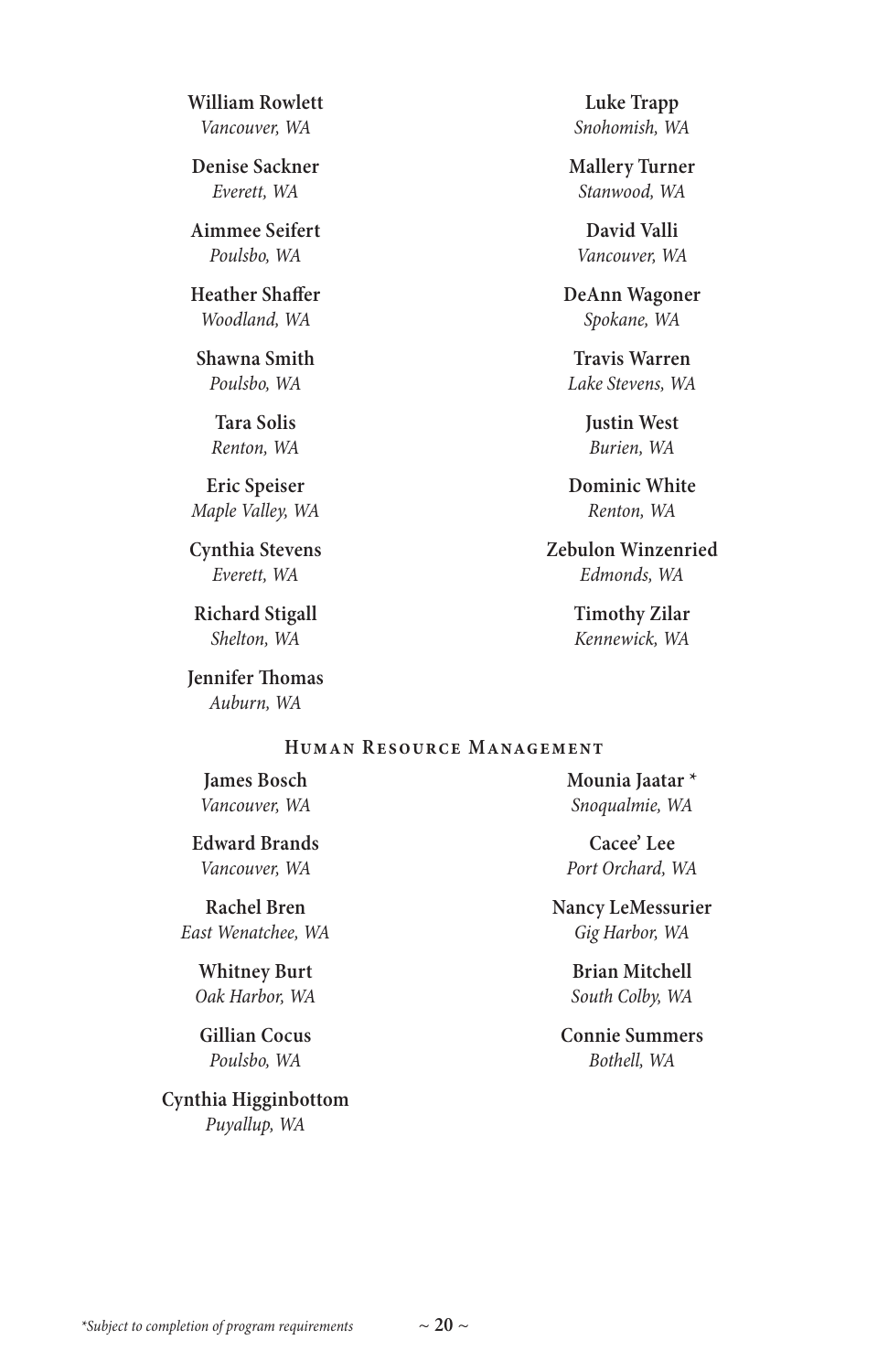#### **Information Technology Management**

**James Alley** *Shoreline, WA*

**Beverly Baker-Brooks** *Federal Way, WA*

> **Robert Bartoo** *Issaquah, WA*

**Jesse Catlow** *Otis Orchards, WA*

**Kevin Cooper** *Anacortes, WA*

**Dana Cummins** *Tacoma, WA*

**Jonathan Downing** *Redmond, WA*

> **James Graeber** *Ellensburg, WA*

**Christy Kim \*** *Mukilteo, WA*

**John Lasky** *University Place, WA*

> **Ryan Love** *Seattle, WA*

**Zachary Page** *Seattle, WA*

**Steven Puvogel** *Aberdeen, WA*

**Ronald Smith** *Tacoma, WA*

**Jacqueline Staley** *Yakima , WA*

**Joshua Vande Krol** *Woodland, WA*

**David Vanderhoof Jr.** *Moxee, WA*

> **Thomas Weber** *Medina, WA*

#### **Marketing Management**

**Cameron Allen** *University Place, WA*

**Shayla Clay-Mouzon** *Lakewood, WA*

> **Abigail Corpuz** *Bonney Lake, WA*

**Jessica Hoel** *Lynnwood, WA*

**David Jensen** *Gig Harbor, WA*

**Stuart Larsen** *Woodinville, WA*

#### **Sales and Management**

**Eric Cox** *Colville, WA* **Darcey Rayner** *Redmond, WA*

**Patrick Smith** *Gig Harbor, WA*

**Jessicah Wager** *Vancouver, WA*

**Martin Walker** *Kent, WA*

**Kaitlin Yancey** *Kelso, WA*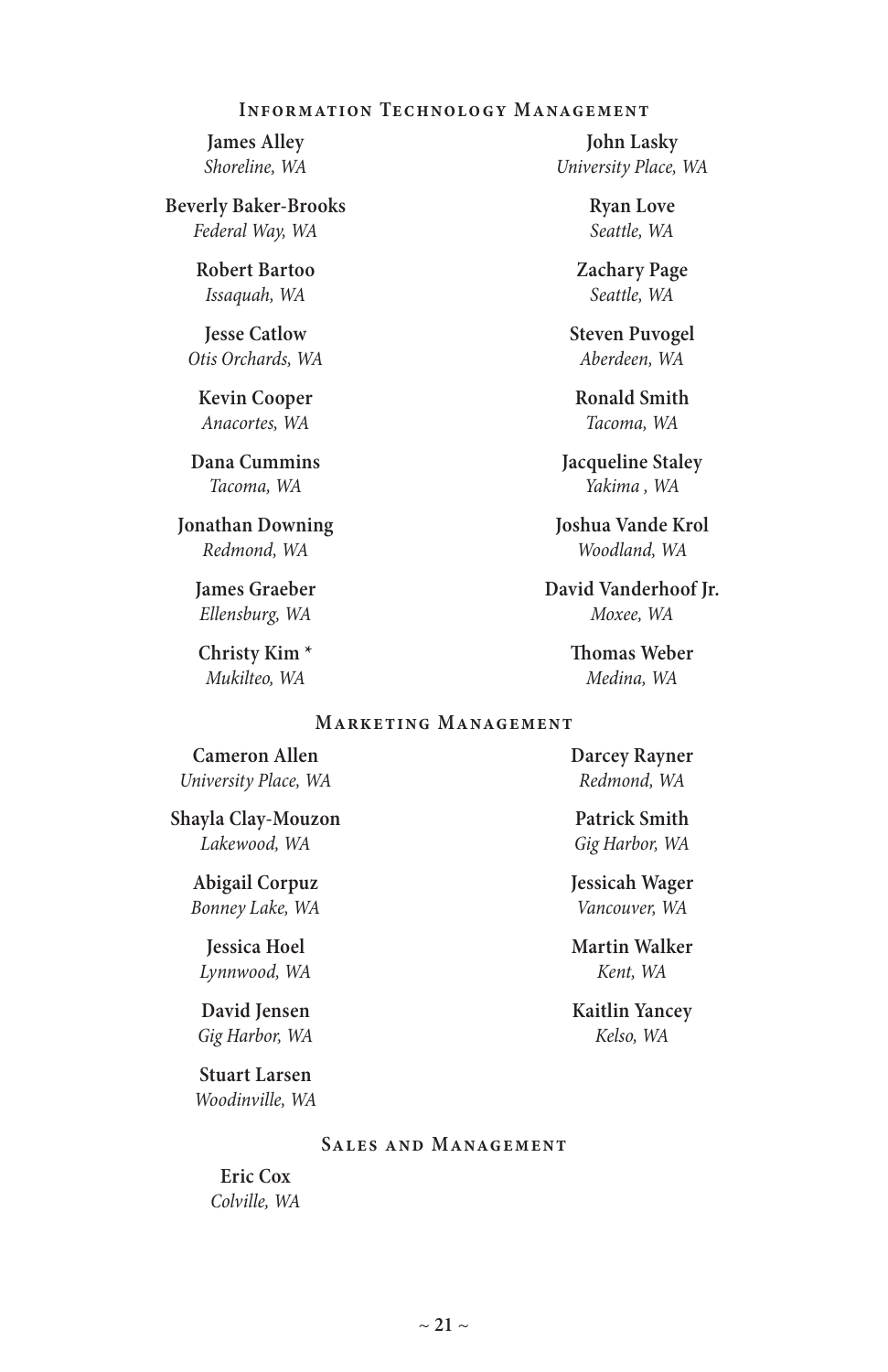# College of Health Professions

*Bachelor of Science*

#### **Health Informatics**

**Tim Leibrand** *Everett, WA*

**Mary Zwerling** *Seattle, WA*

**Rhonda Staton** *Battle Ground, WA*

#### **Nursing**

**Nicole Allen Csiza** *Mount Vernon, WA*

> **Robin Arnold** *Spokane, WA*

> **Odessa Bacon** *Puyallup, WA*

**Michelle Bajema** *Olympia, WA*

**Christina Bassford** *Marysville, WA*

> **Linda Basten** *Tacoma, WA*

**Tamberlee Best-Brandt** *Puyallup, WA*

> **Laurel Bettridge** *Des Moines, WA*

**Jennifer Brown** *Longview, WA*

**Anna Bruno** *Spokane, WA*

**Sam Butikofer** *Seattle, WA*

**Kristi Calbeck** *Spokane Valley, WA*

**Krissa Cann** *Sedro-Woolley, WA*

**Alisa Chenvert** *Bellingham, WA*

**Heather Cook** *Woodinville, WA*

**Dolores Cooke** *Clarkston, WA*

**Robin Cooke** *Bellingham, WA*

**Rebekah Cooley** *Olympia, WA*

**Earline Cox \*** *Tacoma, WA*

**Tracy Devose** *Tacoma, WA*

**Jeniffer DeVries** *Pullman, WA*

**Lisa DiSante** *Medical Lake, WA*

**Kimberly Edwards** *Spokane, WA*

**Vanessa Eldridge** *Yakima, WA*

**Michael Evans** *Kettle Falls, WA*

**Karen Feliciano** *Seattle, WA*

**Kimberly Fitzgerald** *Pullman, WA*

**Jennifer Flathers** *Glenoma, WA*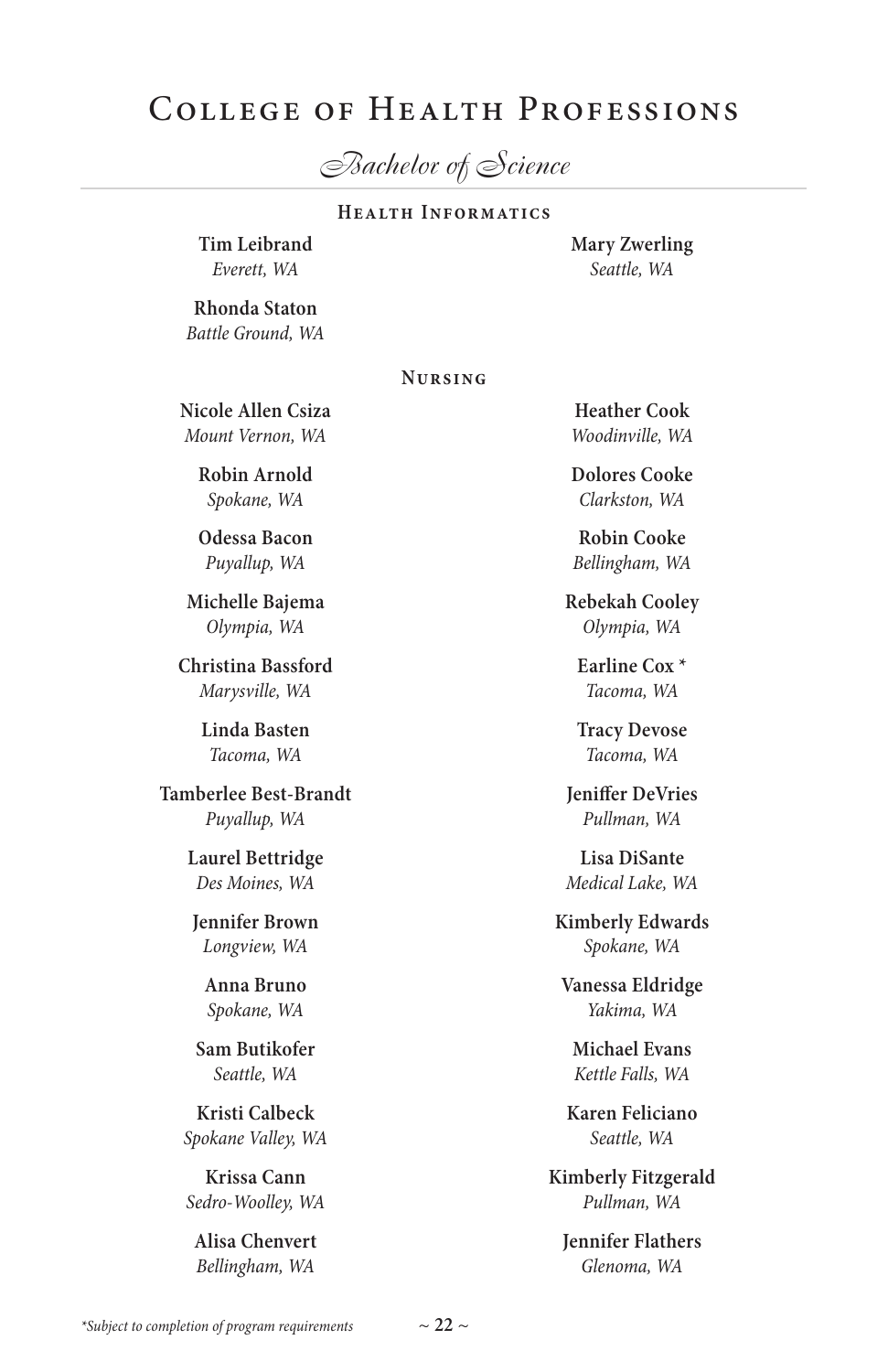**Lynn Fosket** *Sequim, WA*

**Mary Goff** *Auburn, WA*

**Seth Goldberg** *Redmond, WA*

**Kenna Gordon** *Puyallup, WA*

**Lauren Hamidian** *Bellingham, WA*

> **Alena Hanna** *Mill Creek, WA*

**Michelle Harris**  *East Wenatchee, WA*

**Kathleen Heim** *Ridgefield, WA*

**Rebecca Hobbs-Kasco** *Vancouver, WA*

> **Roberta Hom** *Seattle, WA*

**Holly Hoskinson** *Sedro-Woolley, WA*

**Esther Iwuoha** *Lynnwood, WA*

**Desirae Jones** *Vancouver, WA*

**Nathan Kennedy** *Richland, WA*

**Julie Krainick** *Harrah, WA*

**Lanita Krones** *Graham, WA*

**Rachel Lane** *Redmond, WA*

**Melaune Lazott** *Nine Mile Falls, WA*

**Tina Loop** *Everett, WA*

**Cynthia Mars** *Castle Rock, WA*

**Tallie McClary-Ott** *Selah, WA*

**Kimberly McDermott** *Kennewick, WA*

**Christie McMahill** *Spanaway, WA*

> **Patricia Miles** *Langley, WA*

**Kaye Miller** *Olympia, WA*

**Linda Miller** *Puyallup, WA*

**Alisa Mills** *Olympia, WA*

**Pamela Montes** *Woodland, WA*

**Shelby Morad** *Spokane, WA*

**Geraldine Morrison** *Vancouver, WA*

> **Melody Murray** *Chelan, WA*

**Jordan Nestlerode** *Lynnwood, WA*

**Valerie Newell** *Auburn, WA*

**Krystal Newman** *Fircrest, WA*

**Sandra Nyenhuis** *Clarkston, WA*

**Caroline O'Brien** *Hoquiam, WA*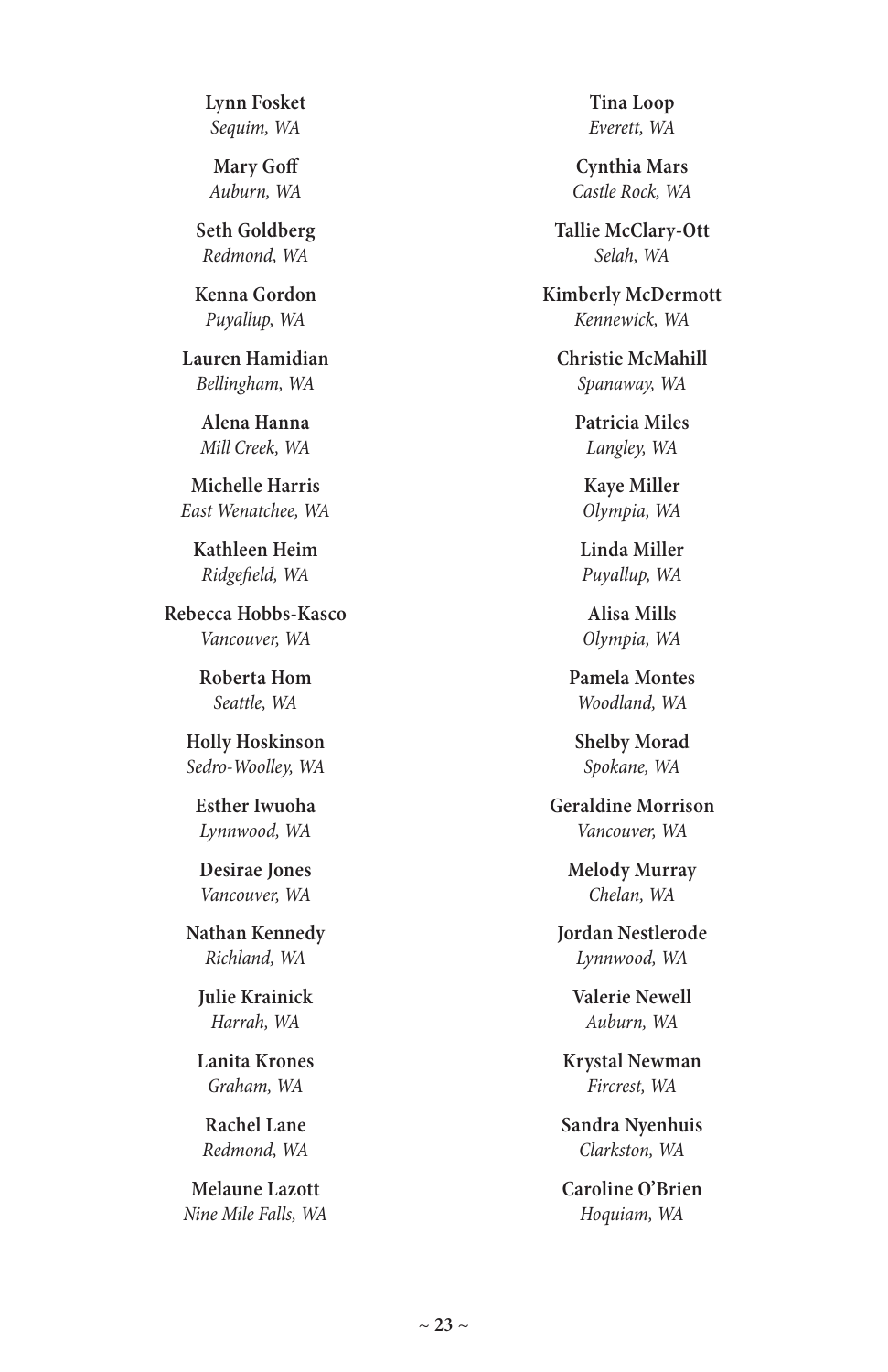**Donna Pairadee** *Sequim, WA*

**Traci Papineau** *Issaquah, WA*

**Brenda Peters** *Marysville, WA*

**Kelly Pierce** *Vancouver, WA*

**Mayra Ramos** *Yakima, WA*

**Melina Randall** *Bellevue, WA*

**Victoria Reams** *Wenatchee, WA*

**Sandra Reisenauer** *Hansville, WA*

**Bonnie Reitz** *Spokane Valley, WA*

**Delphia Richerson** *Chelan, WA*

> **Ruth Rivera** *Bellingham, WA*

> **Leanne Rivers** *Seattle, WA*

**Abby Robertson** *Seattle, WA*

**Kim Robertson** *Brewster, WA*

**Christina Ruelas** *Kennewick, WA*

**Passapong Sangkhasuwarn** *Seattle, WA*

> **Erika J. Schnell** *Dryden, WA*

**Elaine Schnurle** *Brier, WA*

**Mariah Schulz** *Burien, WA*

**Arlene Schwarz** *Lacey, WA*

**Jeanne Serrano** *Tacoma, WA*

**Mollie Sharp \*** *Edmonds, WA*

**Brenda Shaw** *Spokane, WA*

**Maria Smith** *Camas, WA*

**Laura Spina** *University Place, WA*

**Rebecca Stadnek** *Everett, WA*

**Jennifer Starks** *Gig Harbor, WA*

**Kimberly Steffens** *Puyallup, WA*

**Amanuel Teklezgi** *SeaTac, WA*

> **Brett Thomas** *Tumwater, WA*

**Andrea Thompson** *Vancouver, WA*

**Tammey Thompson** *Tacoma, WA*

**Nora Tiffany \*** *Spokane Valley, WA*

**Cheryl Trumbel** *Ocean Shores, WA*

> **Jaime Tully** *Raymond, WA*

**Debra Tupper** *Spokane, WA*

**Angela Warren** *Yakima, WA*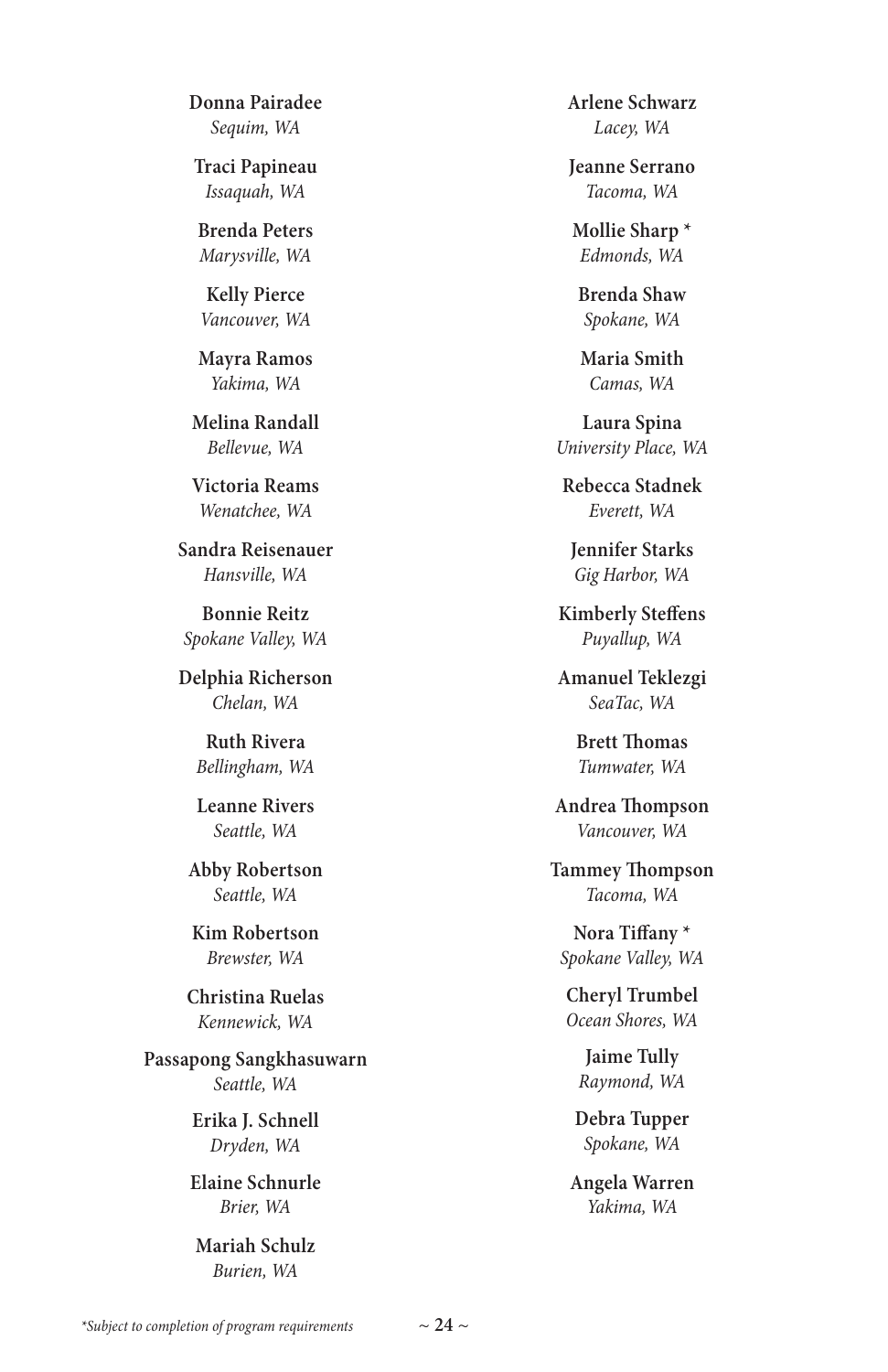# College of Information Technology

*Bachelor of Science*

#### **Information Technology**

**Avenicio Baca III** *Seattle, WA*

**Jeffery Banning** *Kennewick, WA*

**Jedediah Barta** *Moses Lake, WA*

**Stephen Bell**  *Seatac, WA*

**Daniel Brown** *Kirkland, WA*

**David Cain** *Redmond, WA*

**Harold Coqmard** *Seattle, WA*

**Nicholas Draper** *Kirkland, WA*

**Kenneth Foth Jr.** *Renton, WA*

> **Jason Granat** *Spokane, WA*

**Jason Hagglund** *Redmond, WA*

**Jourdan Hamerly** *Auburn, WA*

**Nicholas Hiatt** *Kennewick, WA*

**Jon Hicken** *Graham, WA*

**Nicholas Hill** *Vancouver, WA*

**Jeremiah Hoyle** *Spanaway, WA*

**Kurt Kelly** *University Place, WA*

**Joseph Kroeschel** *Los Angeles, CA*

**Timothy Knuth** *Bothell, WA*

**David Laffranchi** *Granite Falls, WA*

> **Richard Lee** *Lynnwood, WA*

**Nnamdi Madakor** *Lynnwood, WA*

**Leona Martin Hall** *Gig Harbor, WA*

> **Jory Mezen** *Yelm, WA*

**Christopher Moreno** *Ephrata, WA*

> **Douglas Neal** *Bothell, WA*

**Richard Nolan** *Federal Way, WA*

**Matthew Osborn** *Milton, WA*

> **David Oum** *Graham, WA*

**Mark Pleake** *Prosser, WA*

**Joel Robinson** *Seattle, WA*

**Matthew Sargent** *Issaquah, WA*

**Samuel Shelton** *Spanaway, WA*

**Alex Strand** *Sammamish, WA*

**Thomas Sutton** *Blaine, WA*

**Ryan Weaver** *Olympia, WA*

**Paul Weidert** *Kennewick, WA*

**Daniel Whitten** *Seattle, WA*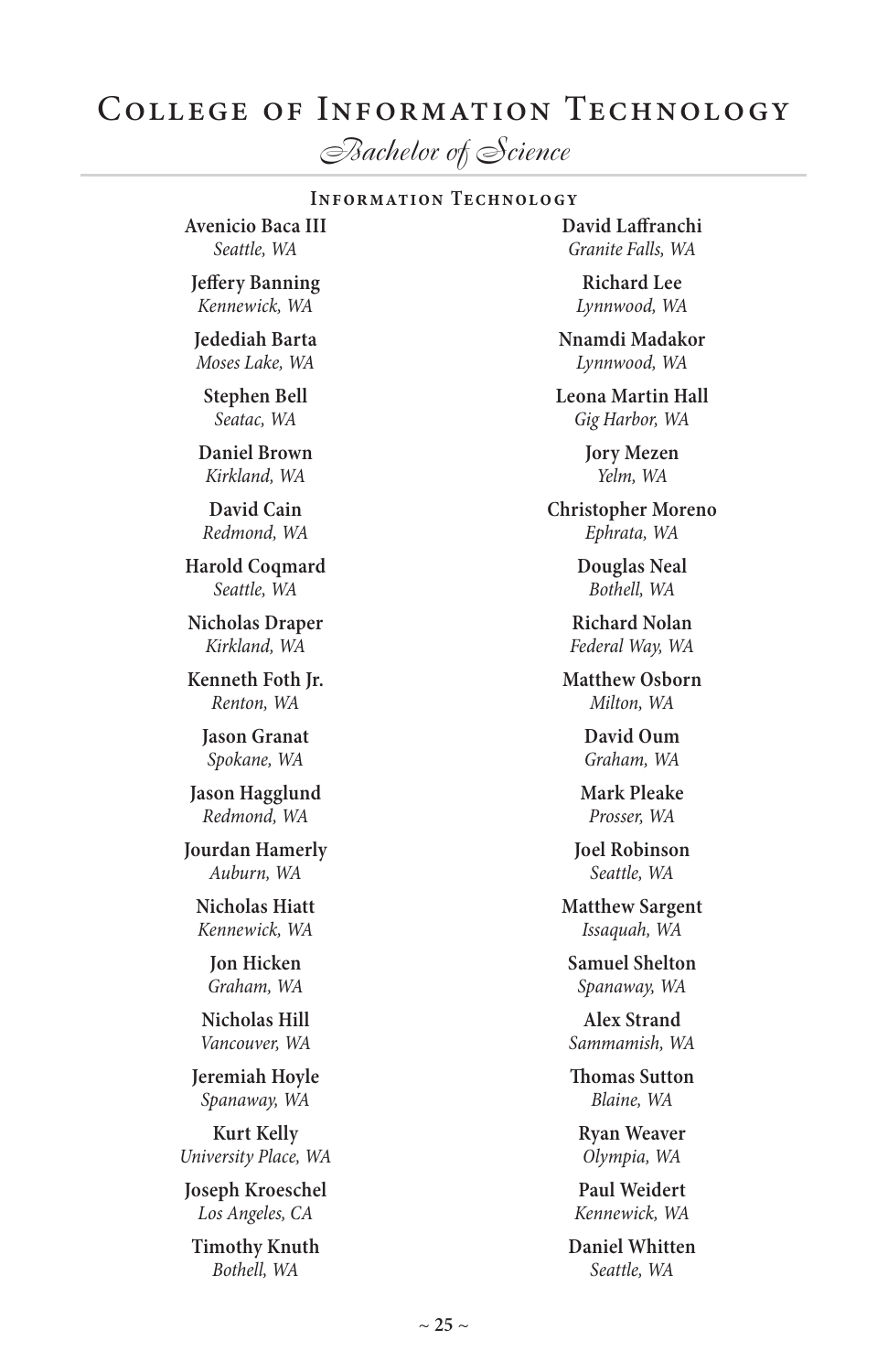*National Advisory Board*

**AT&T Bill & Melinda Gates Foundation CenturyLink Dell Computer Corporation Ellucian Google, Inc. Hewlett-Packard Company Foundation Hospital Corporation of America Lumina Foundation Marriott Foundation Microsoft Corporation Oracle Corporation Robert Wood Johnson Foundation Simmons Media Group Alfred P. Sloan Foundation Tenet Healthcare Corporation Wasatch Property Management Zions Bank**

*Donor Appreciation*

We would like to express our appreciation to the following organizations for their *significant financial commitment to WGU Washington:*

**Bill & Melinda Gates Foundation**

**Lumina Foundation**

**Eli Lilly and Company Foundation**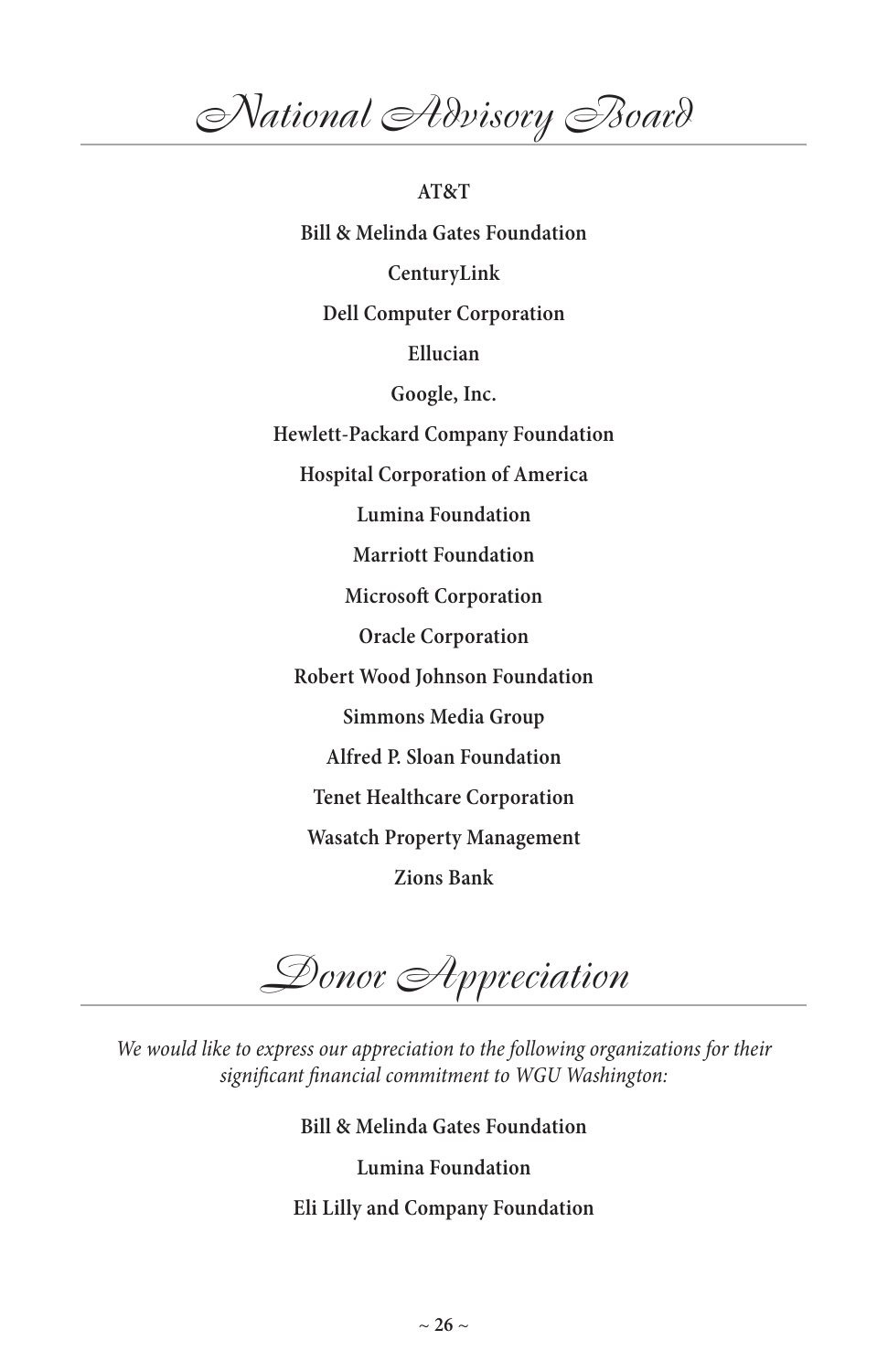

*Advisory Board*

**Don Brunell** *President, Association of Washington Business*

**Phyllis Campbell** *Chairman, Pacific Northwest, JPMorgan Chase & Co.*

**Dr. Rich Cummins** *President and CEO, Columbia Basin College*

> **Al Davis** *Principal, Revitalization Partners*

**Dr. Carver Clark Gayton** *Consultant in education and workforce development*

**Dr. Gary Livingston** *Former Chancellor, Community Colleges of Spokane*

> **Steve Mullin** *President, Washington Roundtable*

**Hilary Pennington** *Consultant in postsecondary education*

**Rogelio Riojas** *CEO, Sea Mar Community Health Centers*

**Dr. Kathleen Ross** *President Emeritus, Heritage University*

**Dr. Samuel H. Smith** *President Emeritus, Washington State University*

> **John D. White** *Vice President, BergerABAM*